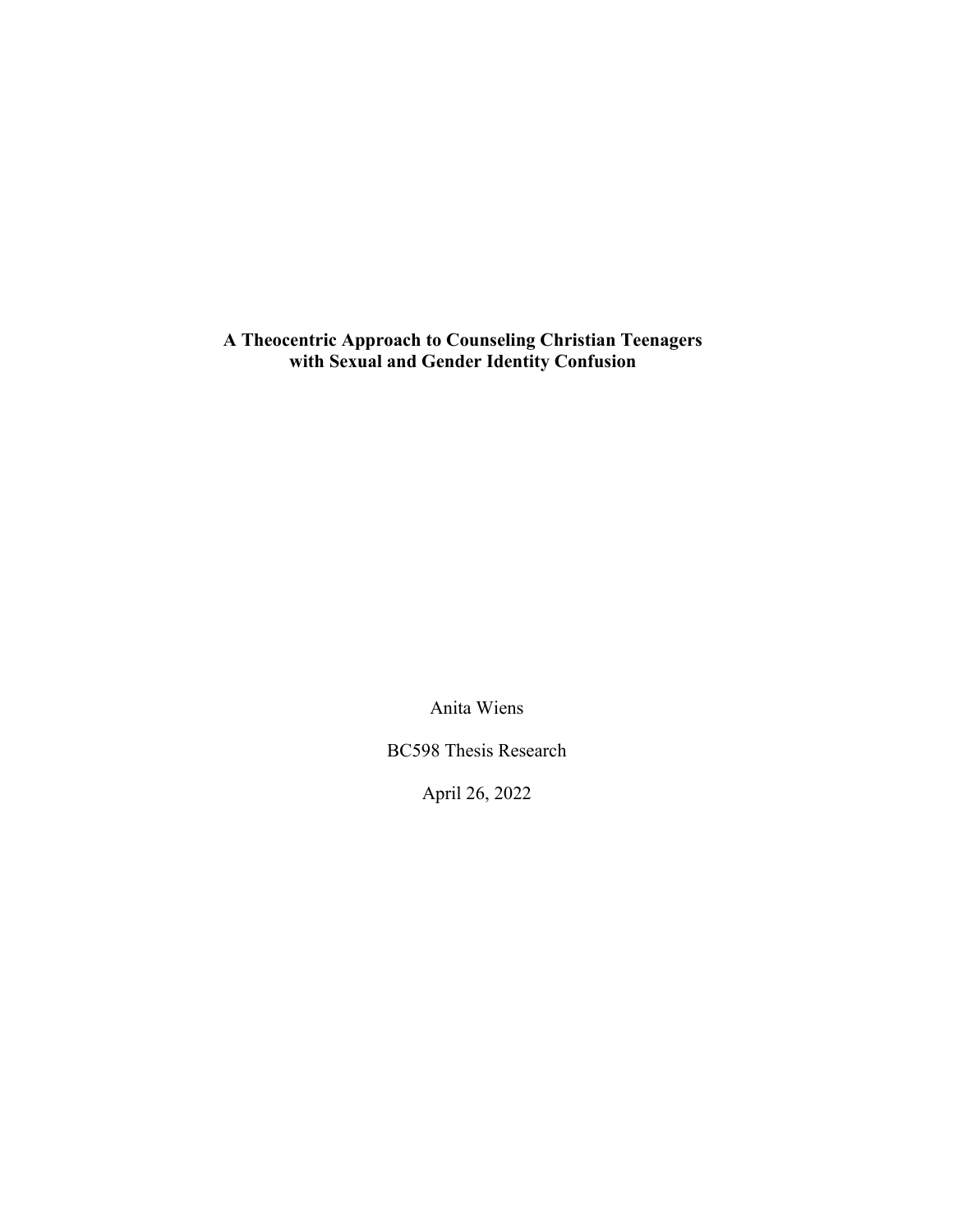# **Contents**

| <b>ABSTACT</b> |                                                                |              |
|----------------|----------------------------------------------------------------|--------------|
| I              | <b>INTRODUCTION</b>                                            | $\mathbf{1}$ |
|                | <b>Purpose Statement</b>                                       | $\mathbf{1}$ |
|                | <b>Understanding The Terminology</b>                           | 4            |
|                | Intended Audience and Scope                                    | 5            |
|                | <b>Assumptions and Starting Points</b>                         | 6            |
|                | <b>Research Methodology</b>                                    | 6            |
|                | <b>Outline Overview</b>                                        | 7            |
| $\mathbf{I}$   | DEFINING THE PROBLEM                                           | 7            |
|                | Sexual and Gender Identity Issues Within the Culture           | 7            |
|                | Secular Worldviews on Authority and Sexual and Gender Identity | 10           |
|                | Biblical Worldview on Authority and Sexual and Gender Identity | 12           |
|                | Evangelicals and Our Culture                                   | 13           |
| Ш.             | THE SECULAR PERSPECTIVE ON SEXUAL AND IDENTITY ISSUES          | 15           |
|                | <b>Secular Theories</b>                                        | 15           |
|                | <b>Secular Solutions</b>                                       | 16           |
| IV.            | THE BIBLICAL PERSPECTIVE ON SEXUAL AND IDENTITY ISSUES         | 18           |
|                | Biblically Addressing the Secular Theories                     | 18           |
|                | The Biblical Solution                                          | 20           |
| V.             | BIBLICAL AND THEOLOGICAL CONSIDERATIONS                        | 22           |
|                | Attributes of God                                              | 22           |
|                | <b>Biblical Authority</b>                                      | 23           |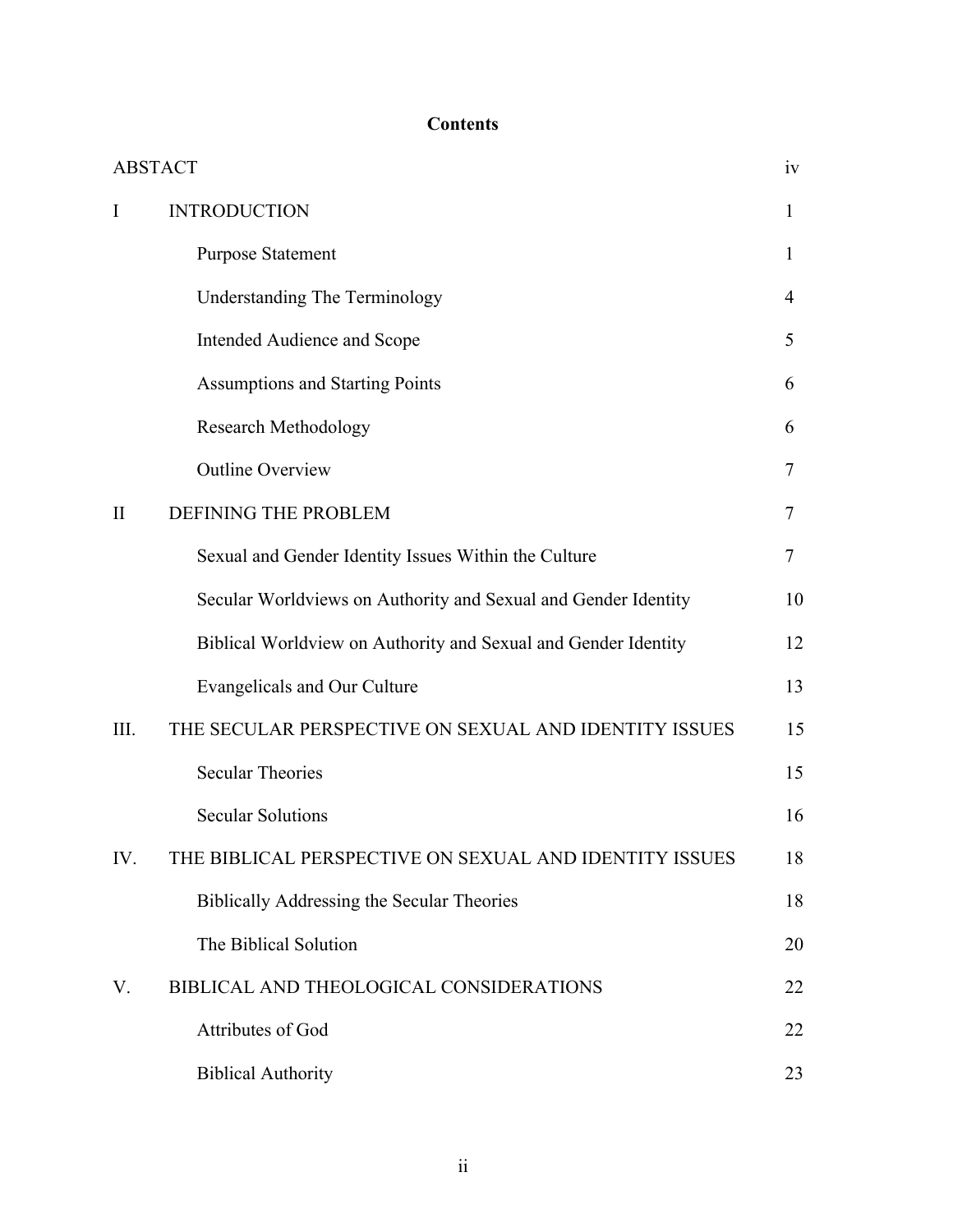|                     | Man Created in God's Image             | 23    |
|---------------------|----------------------------------------|-------|
|                     | The Fall Account and Its Effect on Man | 24    |
| VI.                 | A COUNSELING PLAN                      | 25    |
|                     | Build a Relationship                   | 25    |
|                     | Give Hope                              | 26    |
|                     | Teaching                               | 26    |
|                     | The Big Picture                        | 31    |
|                     | <b>Use Stories</b>                     | 32    |
|                     | Involvement                            | 32    |
| VII.                | <b>CONCLUSION</b>                      | 33    |
| <b>BIBLIOGRAPHY</b> |                                        | 35-37 |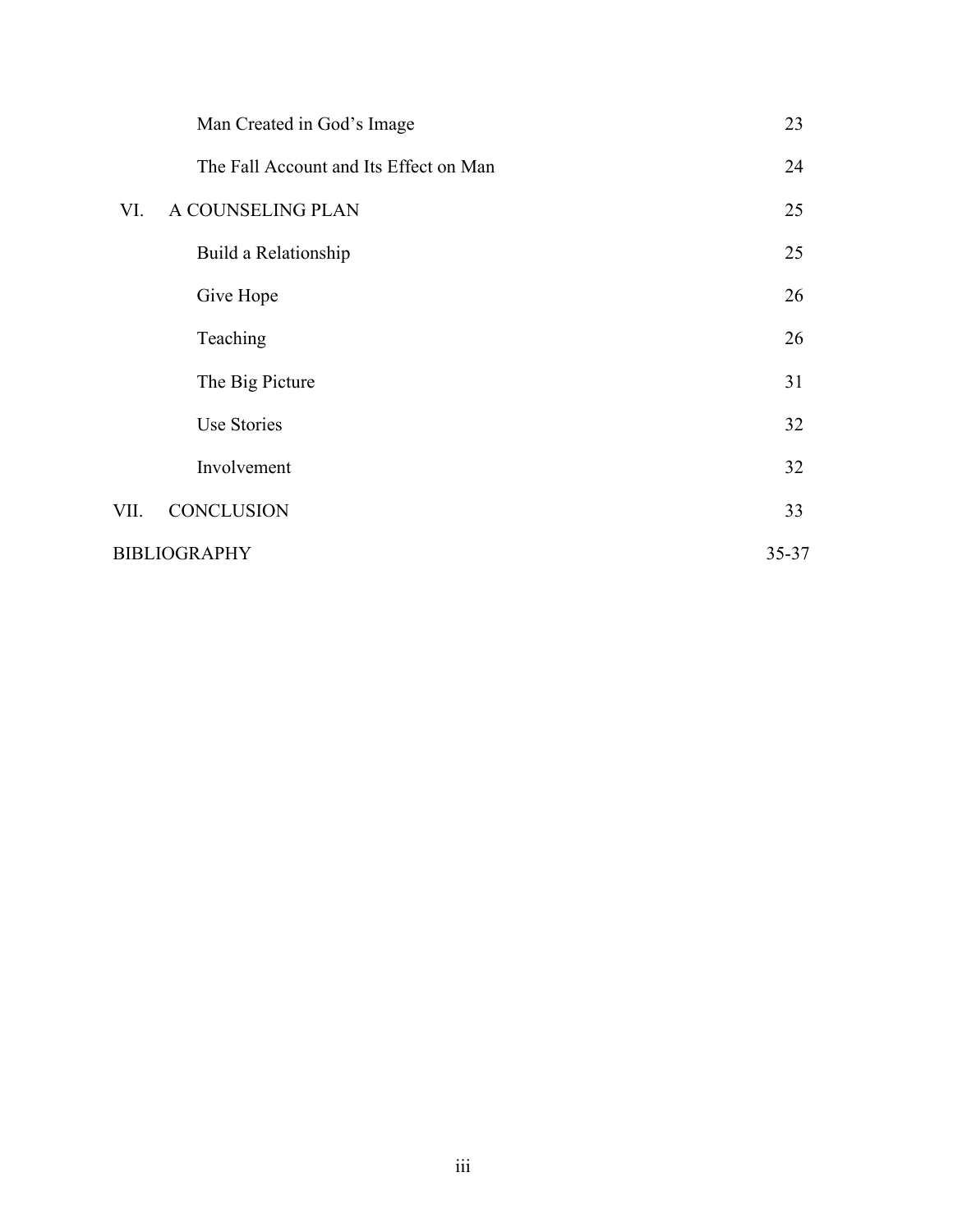# **Abstract**

| A Theocentric Approach to Counseling Christian Teenagers with Sexual and<br><b>Gender Identity Confusion</b> |
|--------------------------------------------------------------------------------------------------------------|
| Anita Gail Wiens                                                                                             |
| Master of Arts in Biblical Counseling                                                                        |
| May 2022                                                                                                     |
| Dr. Ernie Baker                                                                                              |
|                                                                                                              |

The western culture has seen a dramatic increase in sexual and gender identity confusion and practice in the last few years. Media and big institutions have been the conduit that has propagated and promoted the acceptance of the LGBT lifestyle while psychology and the sexual revolution have defined it and shamed those who do not celebrate it. Pastors, youth leaders, and biblical counselors must get this right. We need to be prepared to give a biblical answer to the questions young people have about their sexuality without succumbing to the pressure to conform to a belief system that the Bible cannot support.

It is my hope that this research will give both myself and other Christians the courage and knowledge needed to bring the Bible to bear on the issue of gender and sexual identity. Confusion comes when we are guided by our experiences, desires, and feelings along with accepting a cultures ideology that says wrong is right and right is wrong. Young people need strong local pastors, youth leaders, biblical counselors, friends, and parents who understand the sexual issues they are facing and who can give them solid answers. This research is meant for everyone who is searching for what is right and who is willing to give up their perceived rights in order to glorify God. But also, I hope to demonstrate that Christian compassion is very necessary for those that struggle with sexual and gender confusion.

This issue has touched us all. Even the small community where I live in western Kansas has felt its impact, especially amongst our youth. The answer to the subject of sexual and gender confusion seems easy and straight forward. Yet, as Satan continues to deceive and people continue to want to be on "the right side of history," the easy answers are not accepted or understood. Young people need strong leaders and friends around them who are modeling a strong faith. Much like the first church in Acts. This project can hopefully be a call to courageously fight this battle with truth. True happiness and contentment in life comes in doing things God's way, accepting His design and submitting to His purposes as opposed to searching for meaning and purpose for "self" through sexual and gender identity.

"© Anita Wiens, 2022, permission is granted for non-profit educational use"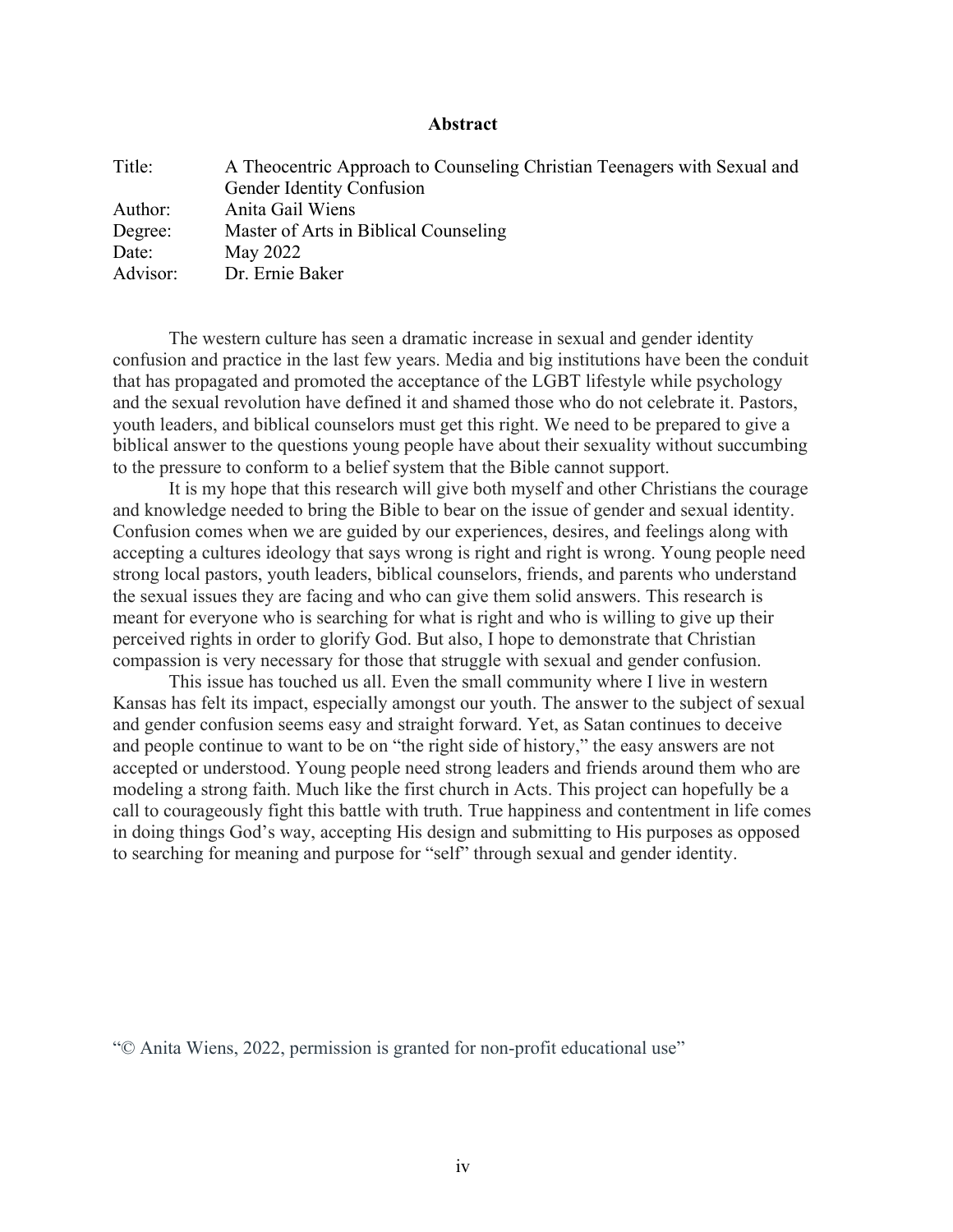# I. Introduction

- A. Purpose Statement
	- 1. The objective of this research project is to examine how to bring Christ-centered biblical counseling to bear on the current confusion with teens and their sexual and gender identity issues. This counsel must include foundational biblical theology while, at the same time, understanding and evaluating what our youth are learning that is contrary to truth. In a culture of "self," identity is connected to one's sexuality and gender. The fight for biblical morality is under attack. 1
	- 2. Revisionists want to use Scripture to back up a sinful lifestyle. One example of this is asserting that a God of love would not prohibit committed homosexual relationships. They would revise the meaning of Romans 1:26 of God's condemnation on homosexual behavior to say that the "shameful lusts" mentioned there refer to reckless homosexuality, or homosexual behavior by a heterosexual, rather than.<sup>2</sup>
	- 3. Victimization is the trump card<sup>3</sup> with the church and parents often seen as the victimizers. Teenagers who are beginning to think independently from their Christian parents can be lured into believing his or her parents are actually harming them if they don't allow them the "right" to choose their own identity. Counseling the parent and child will involve much compassion appealing to the

<sup>&</sup>lt;sup>1</sup> City of West Lafayette Indiana, "Ordinace 31-21 in West Lafayette, Indiana," n.d.

<sup>2</sup> Matthew Vines, *God and the Gay Christian: The Biblical Case in Support of Same-Sex Relationships*, First Trade Paperback Edition. (New York: Convergent Books, 2015), 99-106.

<sup>3</sup> Carl R. Trueman, *The Rise and Triumph of the Modern Self: Cultural Amnesia, Expressive Individualism, and the Road to Sexual Revolution* (Wheaton, Illinois: Crossway, 2020)*,* 345-349.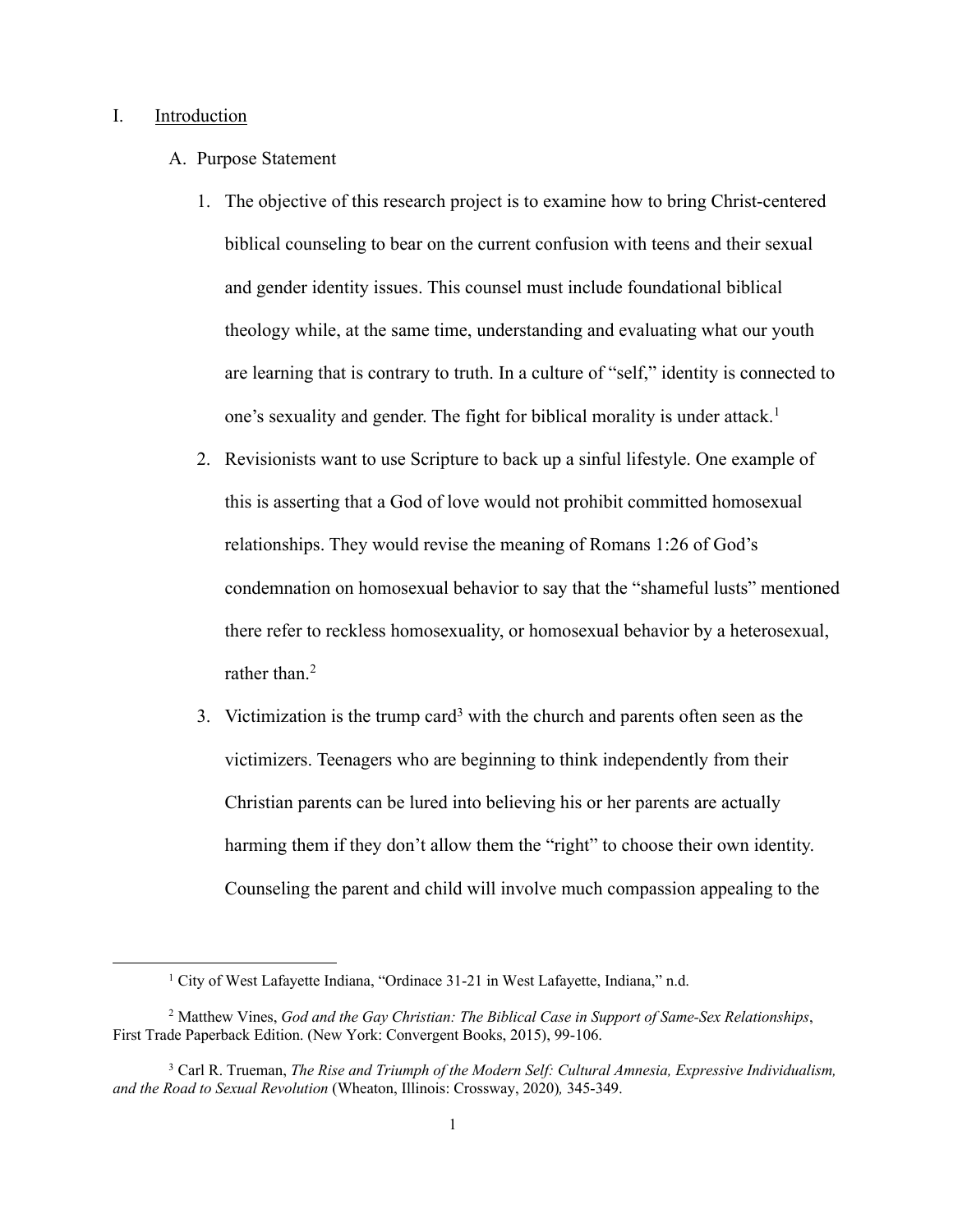Bible for the final word rather than feelings or perceived rights.<sup>4</sup>

- 4. Change is possible (1 Cor 6:11). Secular methods may have some success and Revisionist rationalize sin but neither changes the heart.<sup>5</sup> But the means of grace given by God to glorify God, can produce good fruit and change one's disposition from despair to joy.
- 5. It is helpful to become familiar with the secular terminology associated with gender and sexual identity confusion. Sometimes a definition implies an identity that an individual may or may not feel that they have. Whereas a person may have confusion on their gender or sexuality but they do not necessarily identify with the identity. So good questions are essential for understanding each situation.
- 6. Christians with same sex attraction or gender confusion don't have to follow through with their feelings. It is possible that young children can have a period where they may have some confusion about their gender and teenagers may feel emotional or sexual attraction to the other sex but, contrary to what culture and feelings tell them, this does not have to determine their identity.
- 7. Parental involvement is crucial especially for those with gender confusion or same sex attraction. Parents are led to believe that they should "support" their children in their identity. Parents need to be educated to help their children correctly identify themselves according to Scripture.
- 8. Teenagers want to feel a since of community. In our media driven world, teens

<sup>4</sup> Edward T Welch, *Homosexuality: Speaking the Truth in Love* (Phillipsburg, N.J.: P & R Publishing, 2000), 30-35.

<sup>5</sup> Heath Lambert, "What's Wrong with Reparative Therapy?" November 16, 2014, https://biblicalcounseling.com/resource-library/articles/whats-wrong-with-reparative-therapy/.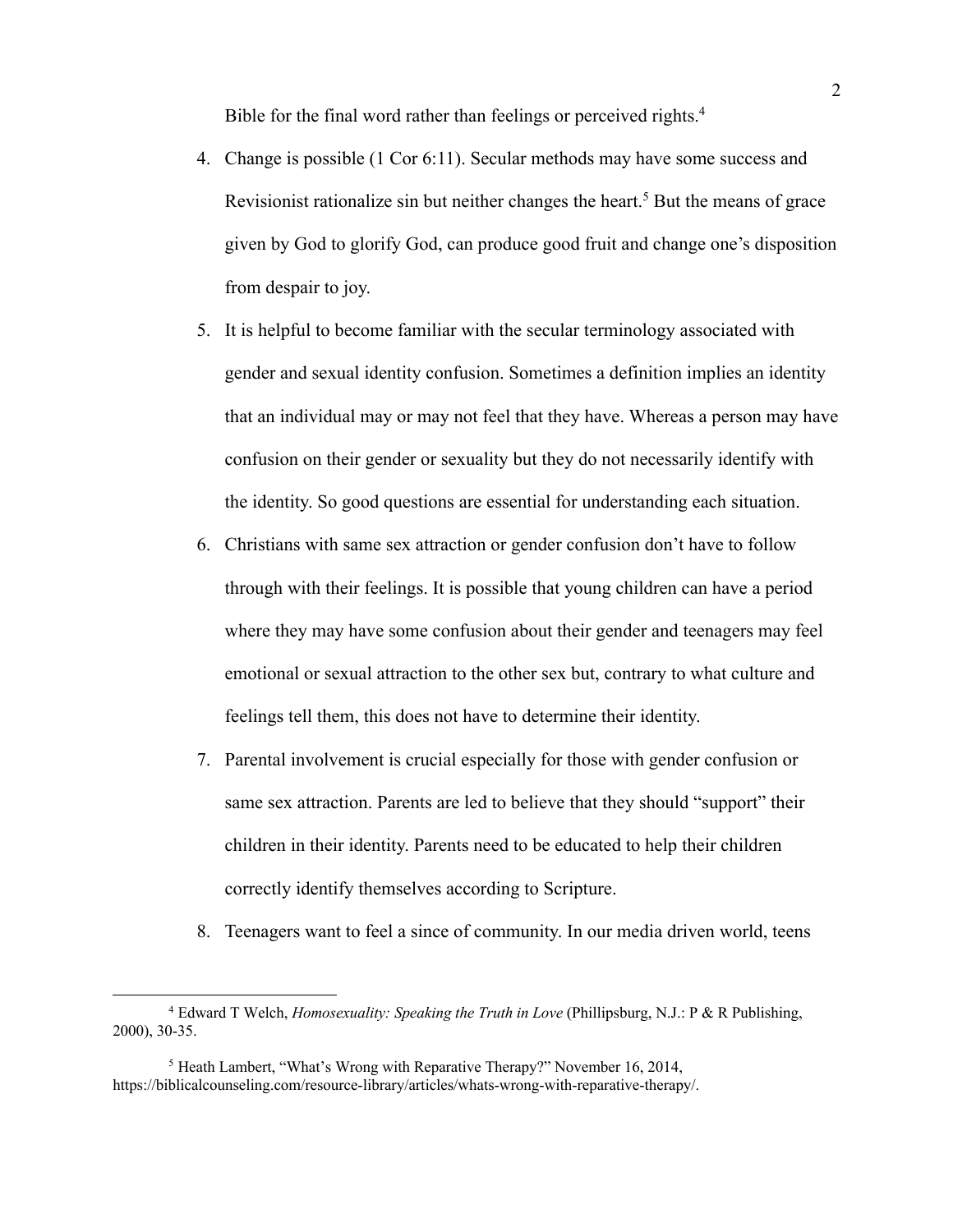form their identities online with twitter, Facebook, and other social media. They follow the popular "stars" of Hollywood that are leading them to believe they can choose their sexual or gender identity and it is the cool thing to do. The church can provide community through correct teaching and healthy relationships.

- 9. Understanding human depravity and the deceptions of the heart can explain their desires and self-deception. Since the fall, our desires that were once good have become distorted.
- 10. God's immutability refutes the idea of the sexual revolution's progressive theology which believes that God changes with the culture. Revisionist aggressively promote a God who agrees with them rather than the God of the Bible who never changes. This has aptly been called "accommodation hermeneutics."
- 11. Scripture is the inspired truth of God that has the right to exercise authority over one's life.6 Those experiencing identity confusions have put their authority in their experiences, desires, and feelings. Embracing the authority and sufficiency of Scripture gives a consistent standard of truth established by God Himself as opposed to one's fluctuating desires and feelings.
- 12. Male and female are created in the image of God to bear the image of God. Humans do not define other humans nor does one define himself. A psychologized understanding of what it means to be human or to be a "self" has replaced biblical anthropology by asserting personal autonomy apart from the

<sup>6</sup> John MacArthur and Richard Mayhue, *Biblical Doctrine: A Systematic Summary of Bible Truth* (Wheaton, IL: Crossway, 2017, 100-106.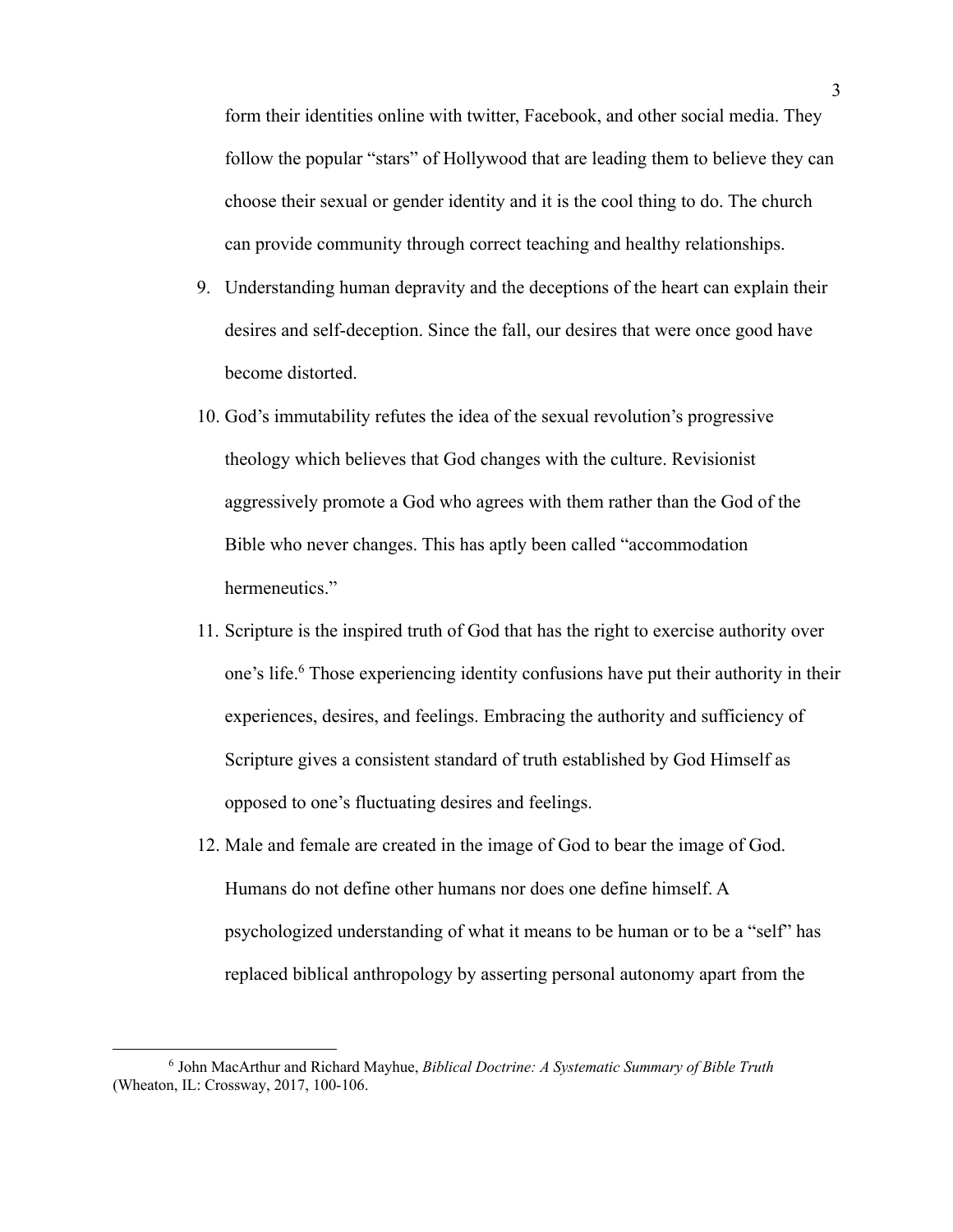creator.7 This type of pride forfeits their opportunity to live out God's plan for change (1 Cor 6:11) and finding their true identity in Christ (1Thess 5:23).

- 13. Our bodies were created by God (Gen 2:7, 21-22) and for God (1 Cor 3:16-17) and not for self-gratification.
- 14. Sexual union within marriage of one man and one woman is sanctioned by God (Gen  $2:23-24$ ).<sup>8</sup> Teens struggling with same sex attraction should be taught the biblical model of sex. Also, by observing and learning from good role models the concepts of biblical complementarianism and biblical manhood and womanhood, one can begin to view biblical marriage as "very good."
- B. Understanding The Terminology
	- 1. *LGBT* The term "LGBT" stands for lesbian, gay, bisexual, and transgender. It includes both sexual identity (LGB) and gender identity (T). But it is sometimes used as an umbrella term for anyone who does not identify as straight (heterosexual) or cis-gender.<sup>9</sup>
	- 2. *Lesbian/Gay (Homosexual)* Individuals who are romantically, emotionally, and/or sexually attracted to the same sex/gender.<sup>10</sup>
	- 3. *Transgender* A term that refers to people who wish to determine their identity based on their feelings instead of their sex. People who identify as transgender may or may not be formally diagnosed with gender dysphoria, and they may or

<sup>7</sup> Trueman, *The Rise and Triumph of the Modern Self*, 371.

<sup>8</sup> Trueman, *The Rise and Triumph of the Modern Self*, 426-428.

<sup>9</sup> "What Does LGBT Mean? Know the Basics," *Youth Engaged 4 Change*, n.d., https://engage.youth.gov/resources/what-does-lgbt-mean-know-basics.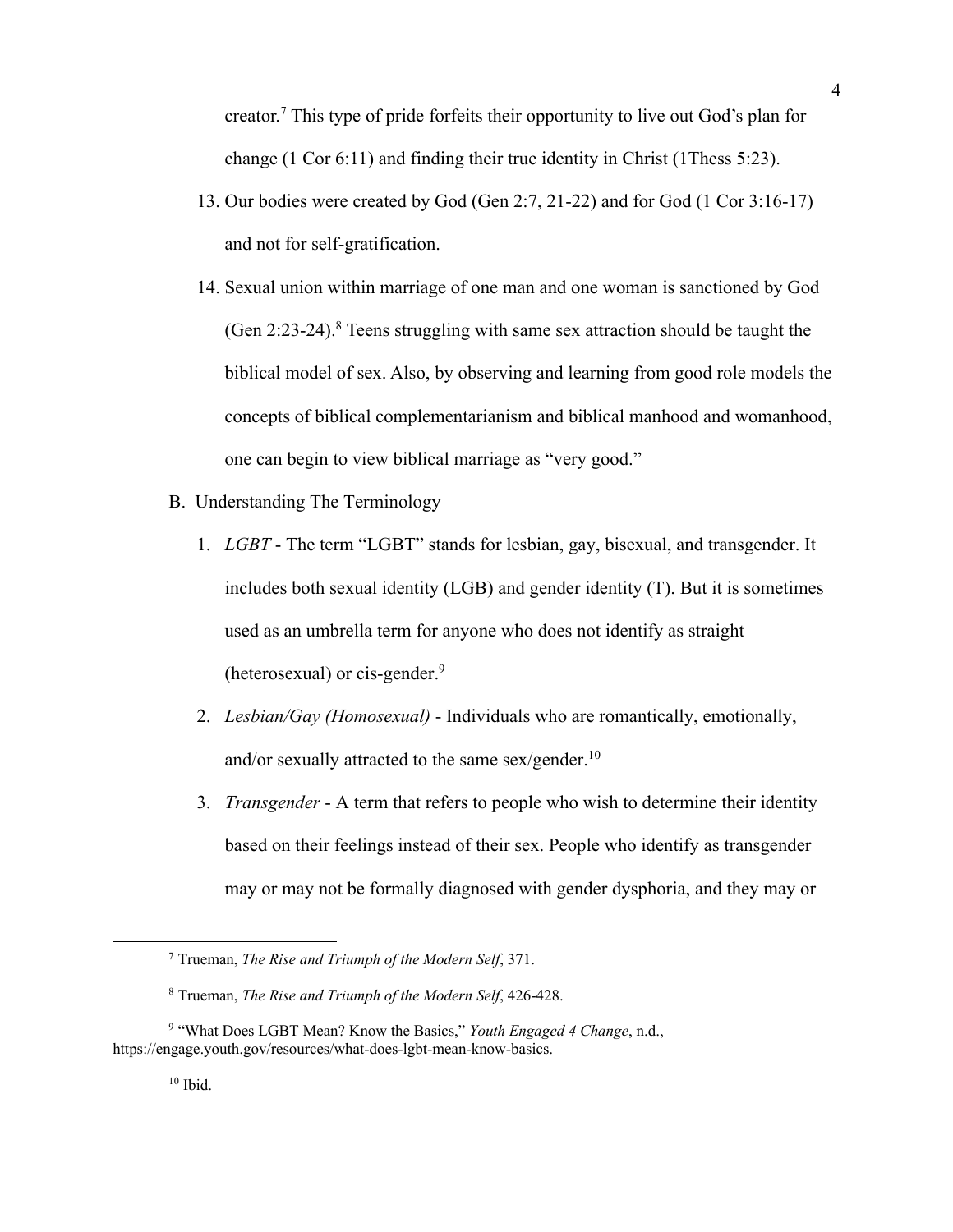may not choose to transition to the other sex.

- 4. *Gender Dysphoria* refers to the distress induced by a strong desire to identify as something other than one's sex, preferring the typical dress and social activities of the opposite sex, or having a desire to change one's body to appear to be the opposite sex (transition). $11$
- 5. *Same -sex attraction (SSA)* Sexual interest in and attraction to those of the same gender, with or without attraction to the opposite gender as well. This may include those who act on or identify with the attraction (i.e., consider themselves homosexual and live the homosexual lifestyle) and those who do not ( i.e., those who feel the attraction but do not identify as homosexual and do not act accordingly). The difference is the willingness to act on and identify with the internal conflict.
- 6. *Bisexual* Individuals who are romantically, emotionally, and/or sexually attracted to multiple sexes/genders.
- 7. *Revisionist* So called "Christians" who accommodate the Scriptures to the practice of homosexuality. They reinterpret the classic texts of Scripture that teach against homosexuality or gender identity to make it seem as though they do not speak to the experience of the sexual and gender confusion of our contemporary culture.
- C. Intended Audience and Scope
	- 1. This will aid parents, and youth leaders struggling to understand the confusion over the current sexual and gender identity revolution teaching them how to

<sup>&</sup>lt;sup>11</sup> Minnesota Family Council, "Parent Resource Guide: Responding to the Transgender Issue," 2019, www.GenderResourseGuide.com.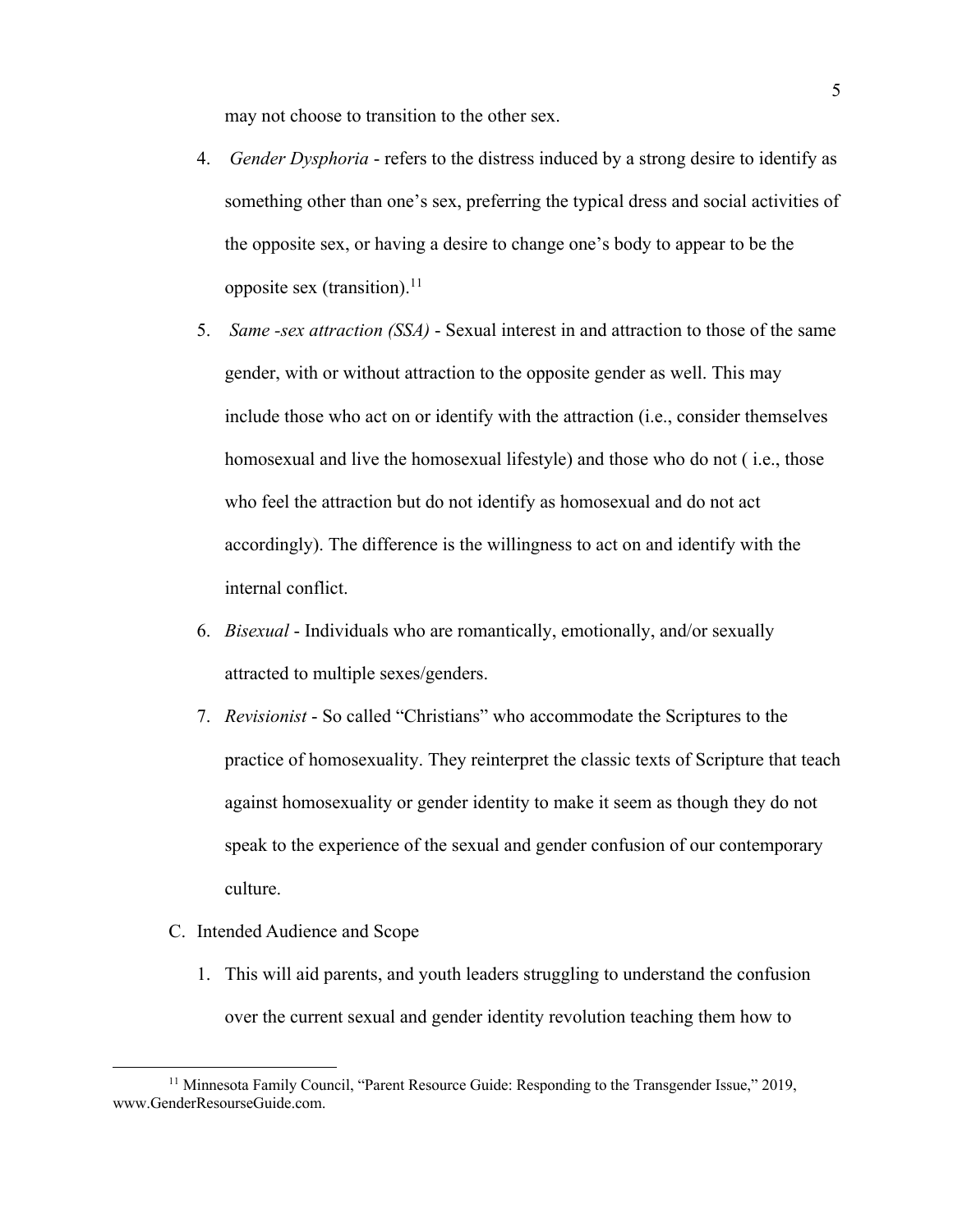invoke true change.

- 2. The sexual revolution has taken the church by storm and the church must have biblical answers for those asking the questions. This project will focus on the hope given in Scripture to answer the questions that are being asked or to possibly provoke more questions. The cultural ramifications for biblically counseling the LGBT toward change will not be examined though it is a real issue.
- D. Assumptions and Starting Points
	- 1. It is assumed that this counseling process will involve time and effort on the part of the counselor and the counselee. It will be emotional as it is going against the tide of culture and against same sex relationships that may have developed very strong attachments and ingrained ideologies. There may be more involved in the counseling process such as past or present sexual abuse, obsessive lying, and possibly suicidal thoughts.
	- 2. Foundational truths need to be established with correct theology of the doctrine of God, the inspired Word of God, man, sexuality, and sin, as well as dismantling the theories of secular and even some "Christian" theology.
	- 3. Listening will be a first priority as well as giving much hope, using good questions, and teaching the fear of the Lord.<sup>12</sup> The plight of the counselee needs to be considered with much compassion.
	- 4. The counselor will need to understand the grace of God in his own life and the strong pull toward sin for the LGBT counselee.

<sup>12</sup> Edward T Welch, *Homosexuality: Speaking the Truth in Love,* 30-31.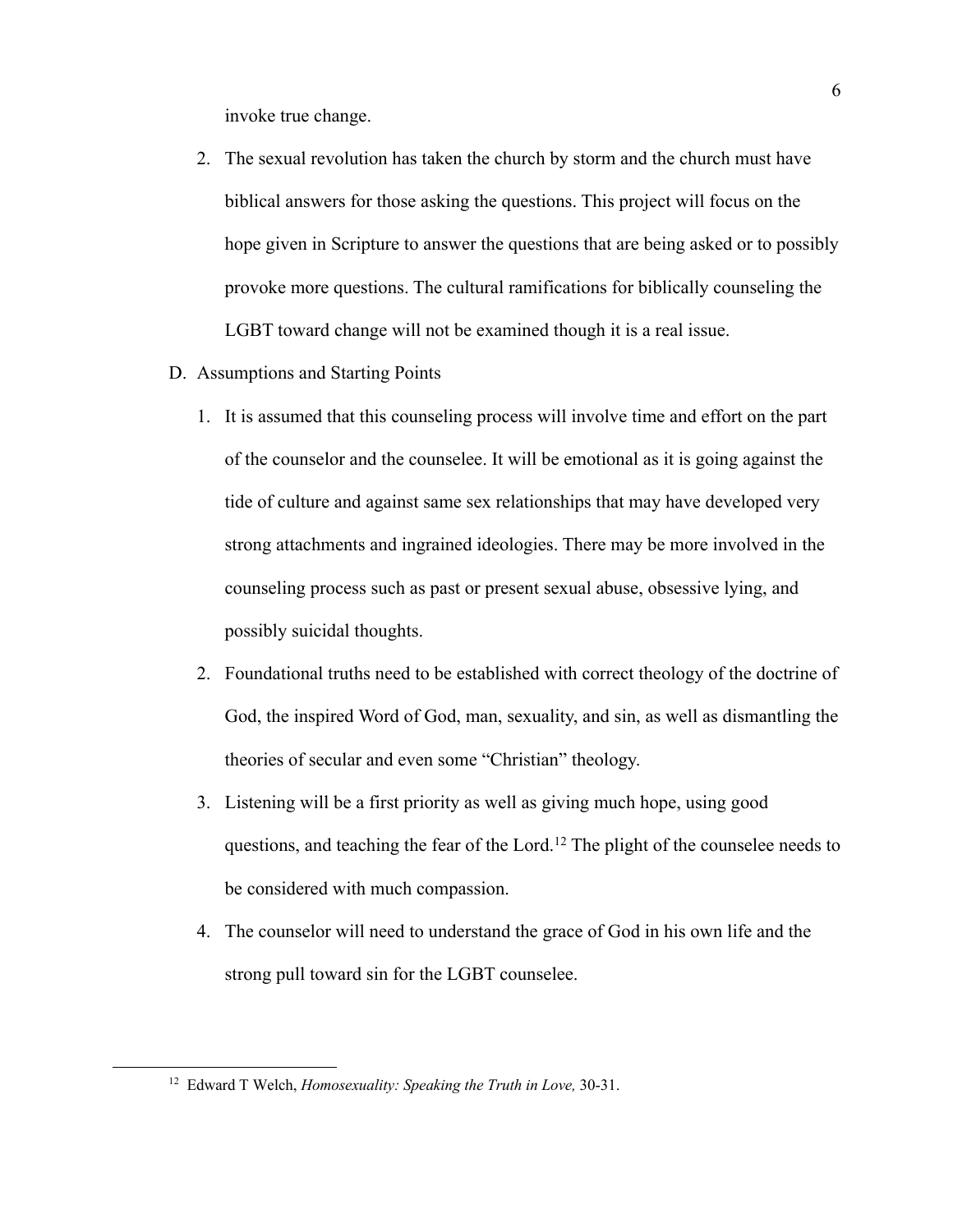# E. Research Methodology

- 1. The majority of the research will come from library resources, journal articles, and internet searches. Dialogue with high school students and school counselors will also add to and affirm the research.
- F. Outline Overview
	- 1. Counseling those with homosexual and gender identity issues means current ideologies must be countered with hope and compassion with the understanding that change is possible. Good clarifying questions about one's past, what he believes about himself and his identity, as well as what he believes about God are essential starting points. A counselor must understand the moral and sexual revolution of our day and be prepared to teach on key biblical doctrines that have been skewed by a psychologized secular worldview. Parents and children need clarity on same sex attraction, gender dysphoria, and temptation as well as understanding homosexuality as sin.

# II. Defining the Problem

This section will expose the problem of homosexuality and gender identity amongst teens. The culture tells teens that no authority is higher than their desires, emotions, and experiences. Parents and schools are encouraged to support their teens in their self-chosen identity. The purpose is to illustrate the need for clarity of biblical truth and the importance of ministry and the church community to help teens think differently about homosexuality and gender identity and set them on a course for change.

- A. Sexual and Gender Identity Issues Within the Culture
	- 1. *LBGT Identification Rising Among Teens* "The proportion of U.S. adults who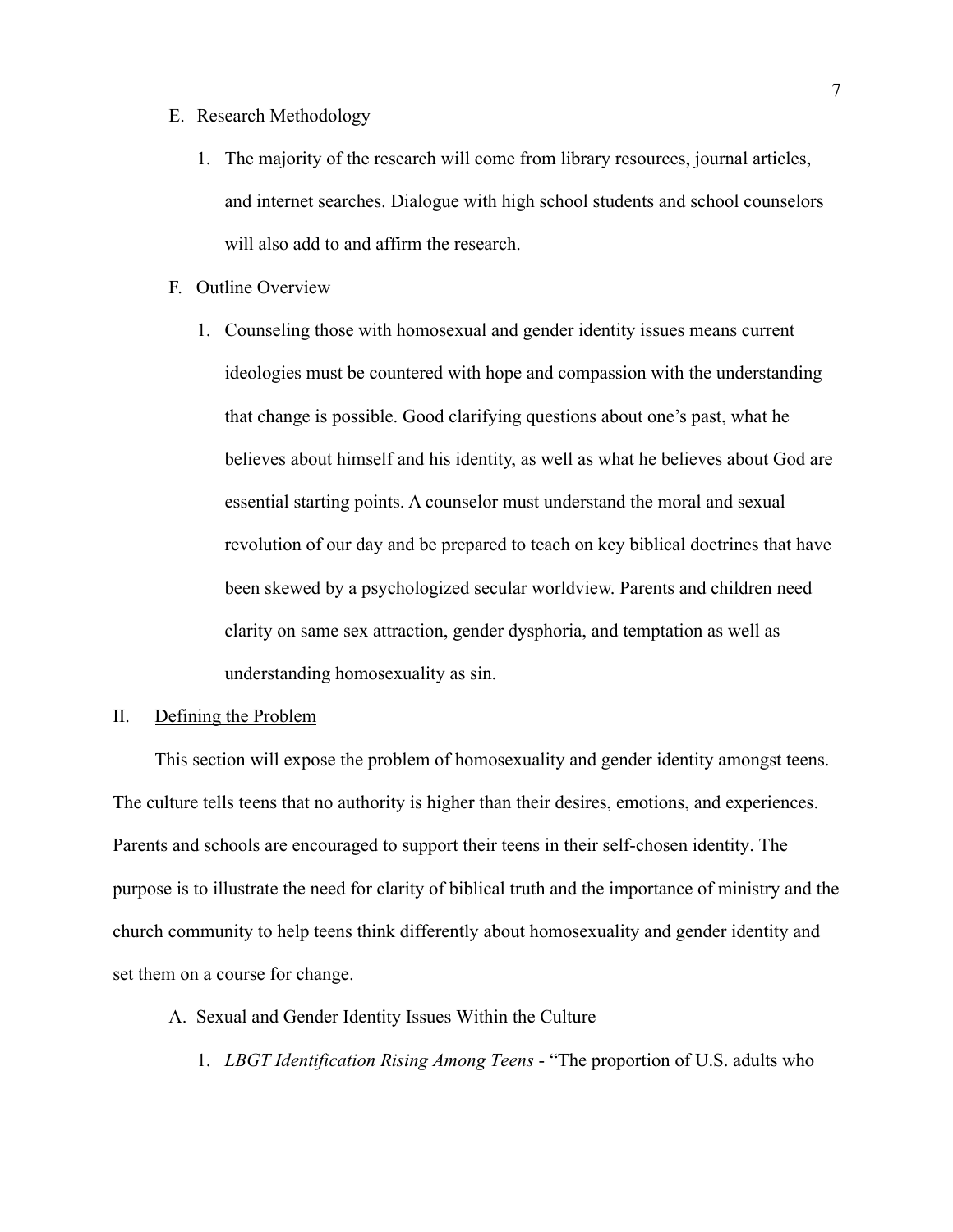consider themselves to be lesbian, gay, bisexual or transgender has grown at a faster pace over the past year than in prior years. This is occurring as more Gen Zs are reaching adulthood. "With one in 10 millennials and one in five Gen Z members identifying as LGBT, the proportion of LGBT Americans should exceed 10% in the near future."13 In just seven years there has been a nearly 2000% increase in children seeking treatment for sexual identity confusion in the United Kingdom. <sup>14</sup> The church and parents need to stay well informed on what is happening in their children's generation and what the future looks like for them.

- 2. LGBT is Quickly Progressing
	- a. *They Are Encouraged to Explore Their Identity -* Large corporations, the APA, LGBT activists, and some public-school systems encourage teens to explore their identity outside of what they were "assigned" at birth. They are encouraged to experiment sexually to see what gender they "feel" they truly are. They are told they will have hostility toward their lifestyle (especially from church and parents) but as they work beyond this and they finally choose, celebrate, and practice their new identity they will find freedom. This is nothing less than searing one's conscience.
	- b. *Media Influence -* Media has been the conduit in which teens can identify and have community. In a legislative action opposing LGBTQ teaching to young children in schools, Disney was attacked by LGBTQ activists for not taking a

<sup>13</sup> Gallup, *LGBT Identification in U.S. Ticks Up to 7.1%*, February 17, 2022, https://news.gallup.com/poll/389792/lgbt-identification-ticks-up.aspx.

<sup>&</sup>lt;sup>14</sup> Minnesota Family Council, "Parent Resource Guide: Responding to the Transgender Issue."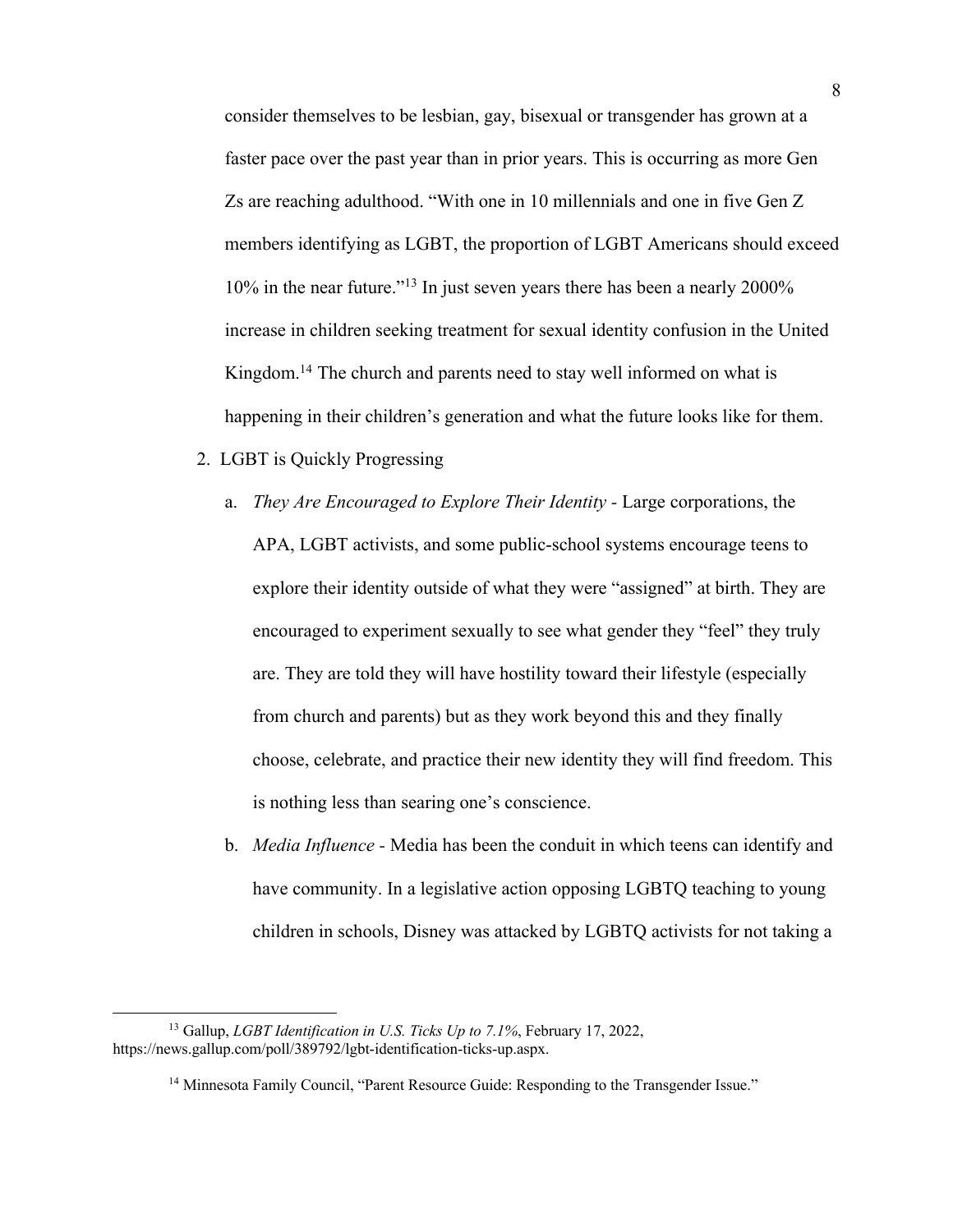hard stand. In response, Disney's CEO released a statement saying he believes "it is more effective that the company would use its entertainment products and its culture formation products in order to present narratives that would *engage American hearts and minds* in favor of the LGBTQ revolution."15 Teens are also being indoctrinated in their schools. One teen reports that his AP Biology class "watched a documentary on the discovery of genetic modification that may end up replacing sex as a method of procreation."16 A teenager's desires and his deep sense of self are more and more shaped by his culture. His identity, recognition, and belonging are now deeply connected to his sexual desires and the manner in which he expresses them. The fact that gender dysphoria has grown rapidly in recent years amongst teens is associated with identifying and belonging to our culture.

3. *The Suffering is Real -* In the Netherlands, where homosexuality has flourished longer than in the U.S, there is a noticeable decline in the mental health of gay men compared to heterosexual men. Male homosexuals with a long-term partner live, on average, thirty years shorter than heterosexuals.<sup>17</sup> Young people who are transgender may feel as if something is wrong with them. They may experience bullying, chronic sadness, and thoughts of suicide. In terms of the suffering the LGBT face, the secular world would like to liberate their conscience and practice

<sup>15</sup> Albert R. Mohler, *The Briefing*, March 11, 2022.

<sup>16</sup> Ibid.

<sup>&</sup>lt;sup>17</sup> Sanjay Aggarwal, "Exploring a Dutch Paradox: An Ethnographic Investigation of Gay Men's Mental Health," *National Library of Medicine*, November 18, 2013, https://pubmed.ncbi.nlm.nih.gov/24236852/.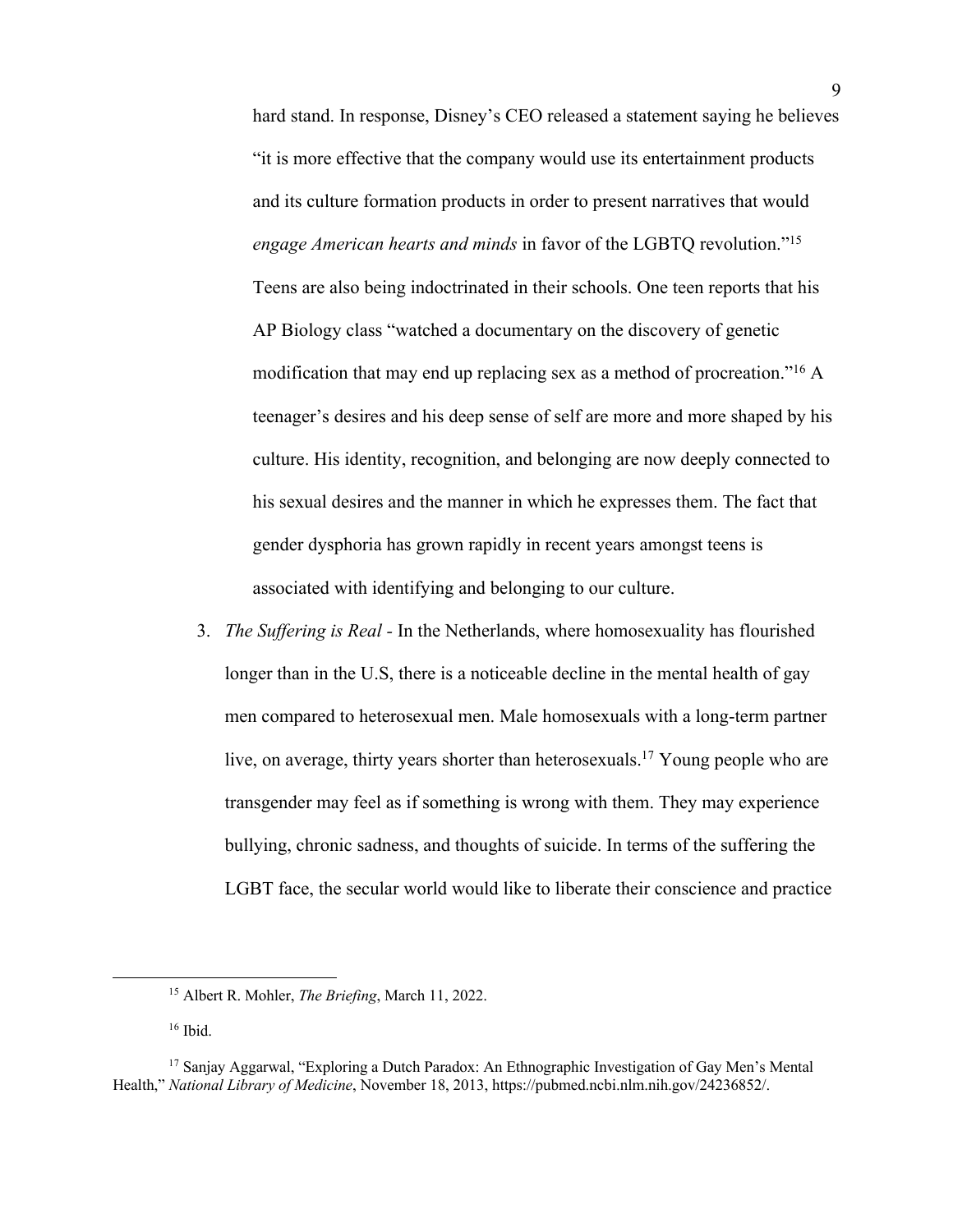their desires free from critique thus, in their mind, alleviate suffering.18 Christian's can lead them to healing through the suffering Savior but must be careful of a knee jerk reaction that may inflict more harm.<sup>19</sup>

- B. Secular Worldviews on Authority and Sexual and Gender Identity
	- 1. *The Blank-Slate Philosophy* This philosophy traces back to the Enlightenment with John Locke and still today plays a role in our understanding of transgenderism.20 In this philosophy there is no script. We must find what clues we can from the world to write our own script. Such is a transgender person who is neither traditionally male nor female but is caught between the sexes, searching for one's true self. Gender and sexual confusion for a teenager lies with those who have written negatively on their script such as parents or religion who oppose their freedoms. Authorities for today's teen are the said causes for their mental anguish.
	- 2. *The Remaking of Identity* The leading thinkers who helped shape this thought were: Friedrich Nietzsche, Karl Marx, and Charles Darwin. Each denied the authority or existence of God and elevated the individual. Nietzsche believed he surpassed the age of Enlightenment by urging society to go beyond throwing off Christianity to declare that "God is dead." He wanted to end Christianity. Freedom for Nietzsche is freedom from essentialism and for self-creation. Marx

<sup>18</sup> Welch, *Homosexuality*, 18-19.

<sup>19</sup> Mark A. Yarhouse, *Understanding Gender Dysphoria: Navigating Transgender Issues in a Changing Culture* (Downers Grove: IVP Academic, an imprint of InterVarsity Press, 2015), 66.

<sup>20</sup> Strachan, *Reenchanting Humanity*, 168.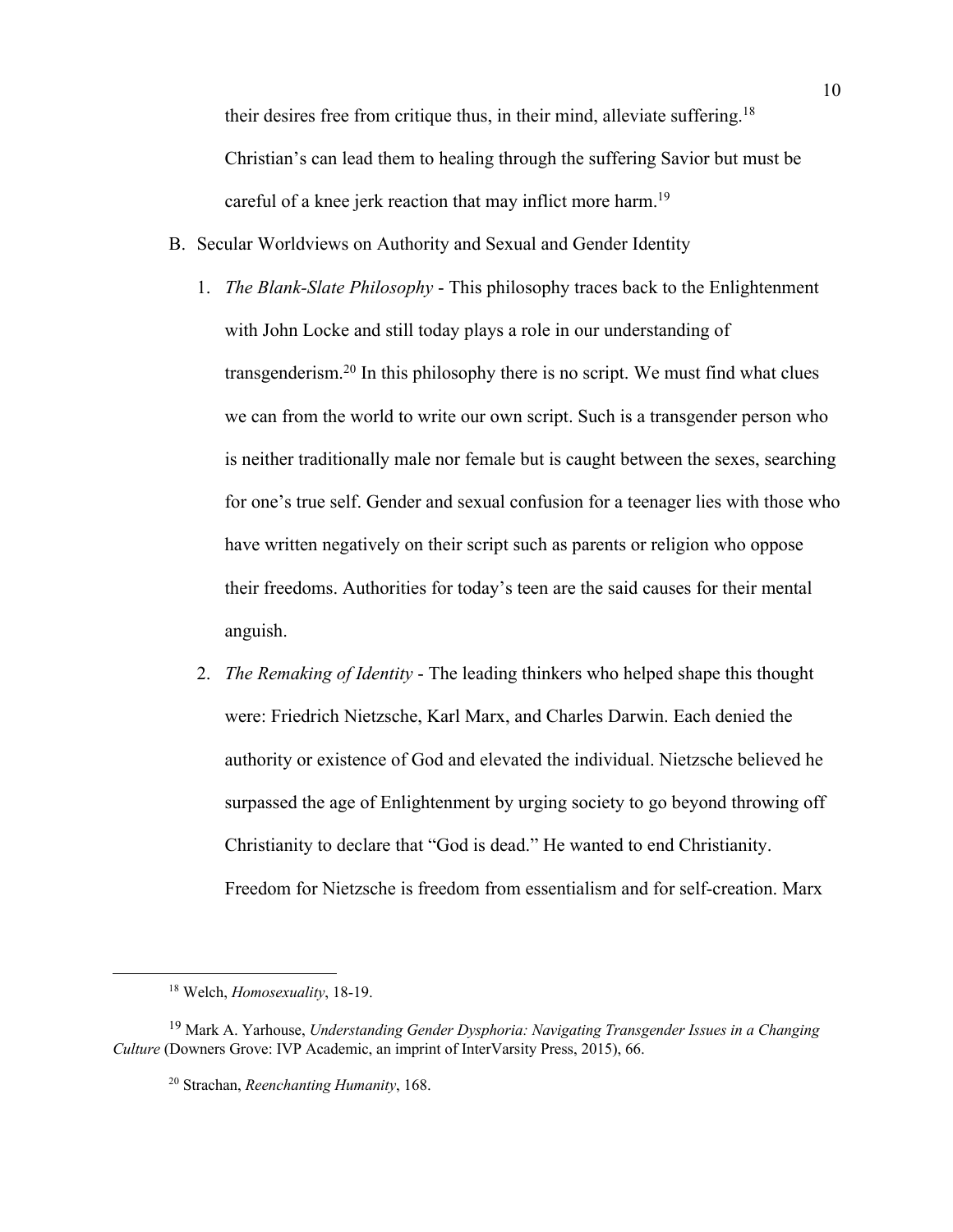saw religion as "the opium of the people." It is a means of keeping the masses in a state analogous to drug-induced passivity and false happiness. The culture determines who we are so *human nature* is always in a state of potential flux. Today's technology has assumed a key role of making plausible Marx's theory with the separation of biological sex and the concept of gender. "As Nietzsche rejected human nature as a manipulative metaphysical trick and Marx redefined it relative to an ongoing historical process, so Darwin (in his evolution theory) provided an account of it that allowed no room for inferring that it had a special destiny or significance."<sup>21</sup> Carl Trueman has coined our society as the "emergence" of plastic people."22 "A plastic person is a figure whose very psychological essence means that he can (or at least thinks he can) make and remake personal identity at will. $123$  This is the type of self that eliminates the notion the human nature is something that has authority over us as individuals.

3. *Reasoning Devoid of Religion* - Freud was a man of the enlightenment who repudiated traditional religion and put confidence in reason. For Freud, the quest for pleasure focused on sexual gratification. Therefore, the way to be happy was to engage in behavior that leads to one's sexual satisfaction. Freud's ideas are central to what it means to be a self in today's culture. Happiness is found in discovering one's sexual identity but to abstain from sex in today's world is to not be able to be who one really is.<sup>24</sup>

<sup>21</sup> Trueman, *The Rise and Triumph of the Modern Self*, 185.

<sup>22</sup> Ibid, 163-192.

<sup>23</sup> Ibid, 164.

<sup>24</sup> Ibid, 203-205.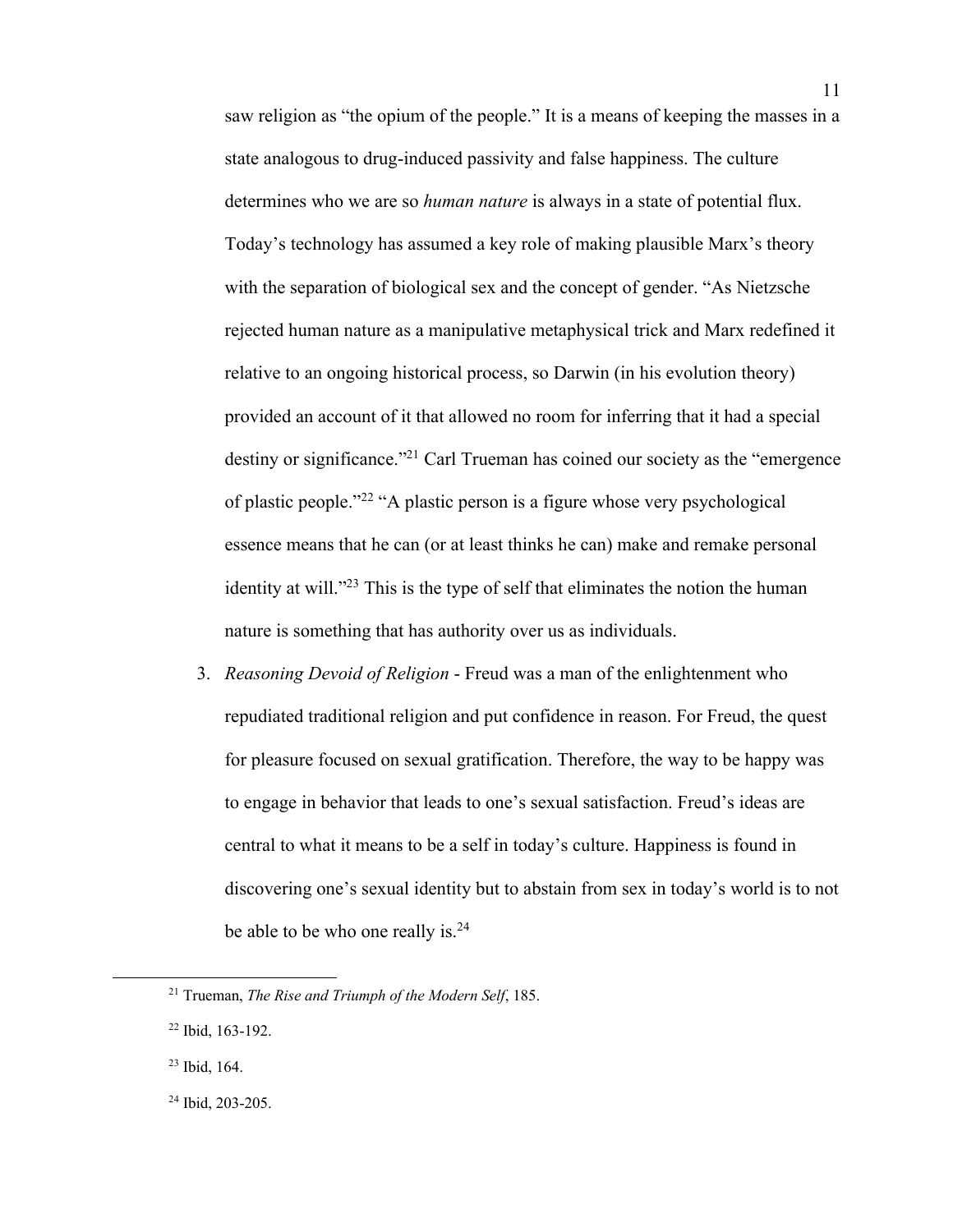- 4. *Neo-paganism* Some Christian theologians say our western culture has adopted an anti-order worldview (neo-paganism). This system replaces God's ordered rule with a new order, an anti-order, ruled by Satan. Human identity and sexuality rebel against God and become part of the whole inclusive system that has no category for sin. Peter Jones calls this "oneism."25 This is a society where all things exist within one circle. Similar to pantheism, God does not act transcendently outside the circle, He is inside the circle. He is in us and we are in him. We are one in the same. A pagan person distrusts hard-and-fast morality, down plays absolute truth, and holds a self-generating view of existence where there is no authority. Spirituality is a matter of internal alignment. Redemption is a project of self-actualization "I want to be my best self."26
- C. Biblical Worldview on Authority and Sexual and Gender Identity
	- 1. *God's Authority and Transcendence -* God is not part of the creation rather, God is the creator Who is separate from and superior to the creation. He is the One to be worshipped. He is not so far away that we cannot have a personal relationship with Him. yet He remains over the creation as the creator. We are accountable to and dependent upon Him.
	- 2. *Biblical Authority -* The Bible is the final authority as we believe it is the very Word of God. All of us feel intuitively safer when we are under an authority

<sup>25</sup> Strachan, *Reenchanting Humanity,* 200-203.

<sup>26</sup> Ibid*,* 202.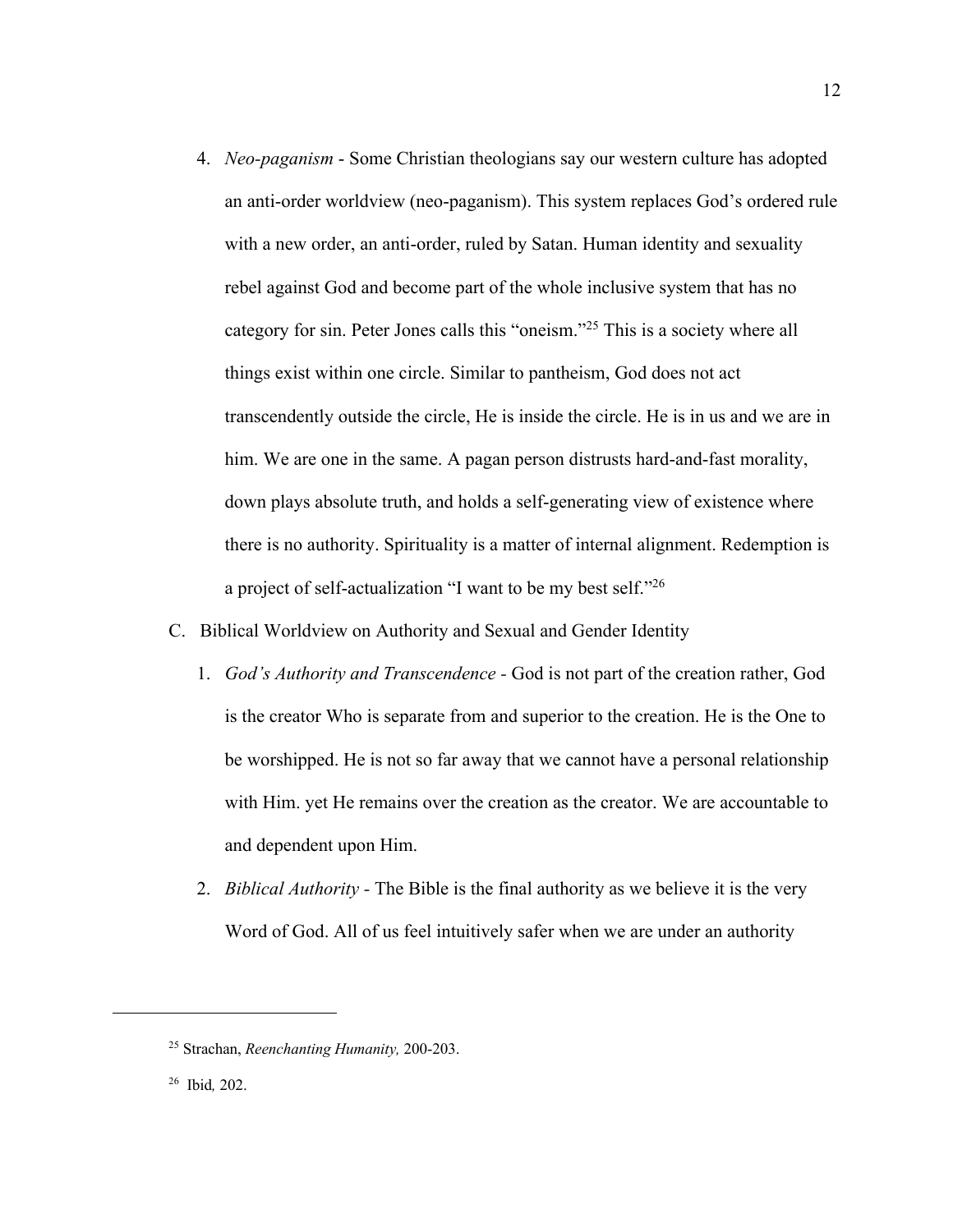outside of ourselves. We are fallen depraved creatures and there are grave implications to living as if there is no authority.

- 3. *The Power of the Gospel* The gospel is effective in changing the lives of those who once were deceived (1Cor 6:9-11). Captives are set free and sinning brothers are restored. The church is called to lovingly rebuke those who are living in sin in order to bring them into the fellowship (Gal 6:1-2). The gospel can give those caught in sexual sins hope for a new identity and to be restored to a right relationship with their creator.
- 4. *A Searing of the Conscience* It is possible to sear our conscience. Teens who are encouraged to experiment with their sexuality until they have pride in who they are can be taught from Romans 1:18-32 concerning the consequences of suppressing the truth for a lie.
- 5. *Biblical Sexuality* Sexuality is a gift from God that is exclusively between a male and female within the marriage covenant (Gen 2:18-24). Male and female have been given specific roles that glorify God and help us to function in an ordered society.
- D. Evangelicals and Our Culture

 We have all unwittingly become expressive individualist's but some churches have wrongly embodied the culture's ideas by watering down Scripture or dismissing it in favor of sinful sexual lifestyles. The authority of Scripture has been used falsely to accommodate homosexuality.27 Apostasy has crept into some evangelical churches and within these circles God and human identity have been redefined.

<sup>27</sup> Vines, *God and the Gay Christian*.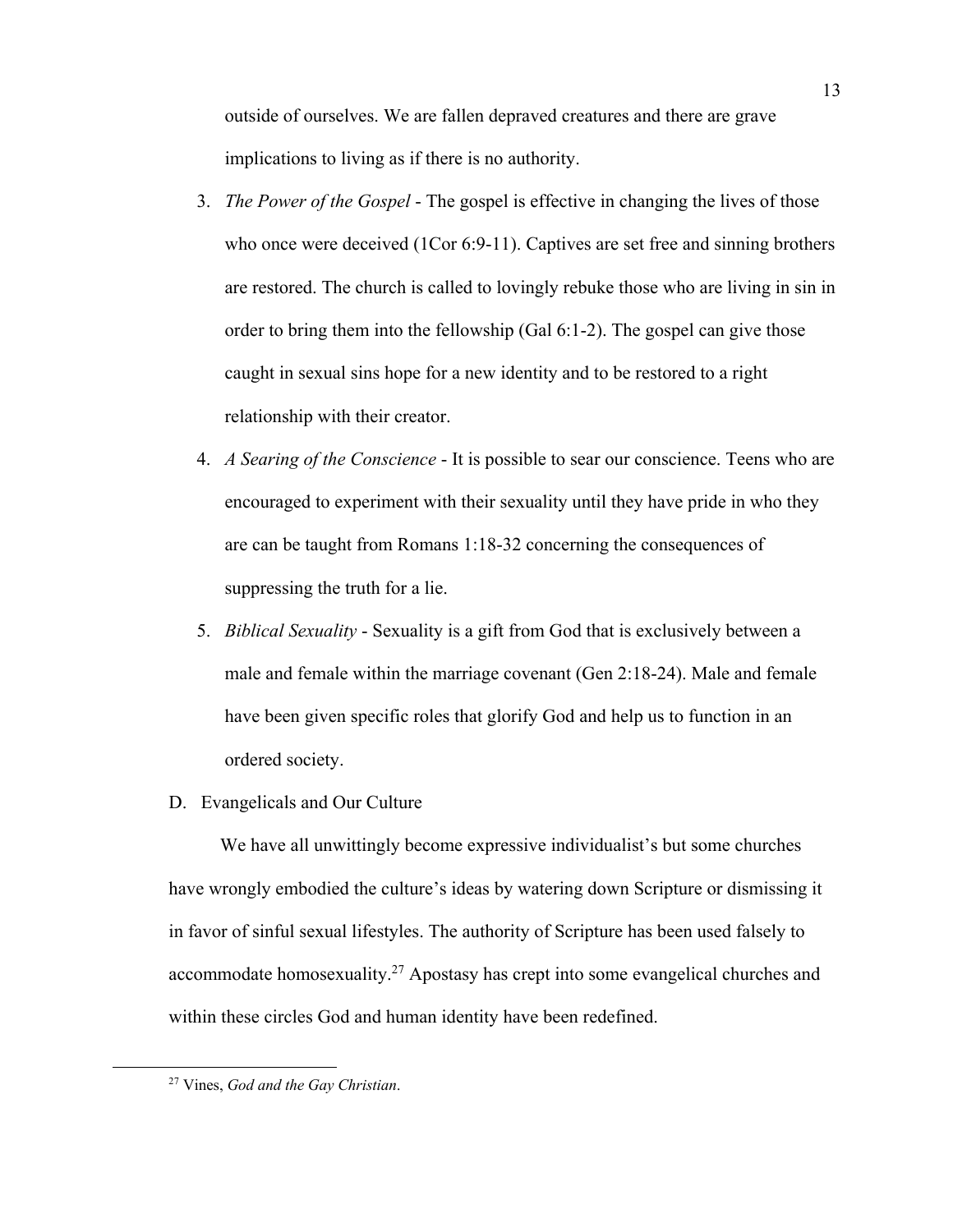- 1. *Revisionists*  say a God of love would not prohibit committed homosexual relationships. They assert that the "shameful lusts" mentioned in Romans 1:26 refer to reckless homosexuality, or homosexual behavior by a heterosexual, rather than, God's condemnation on true homosexual behavior.<sup>28</sup>
- 2. *Liberalists* assert authority is in our experience, emotions, and feelings.<sup>29</sup> The morality of the church is determined by the culture. Therefore, this group has no problem saying the Bible is wrong whenever the Bible says that homosexuality is sinful.<sup>30</sup> An anti-God, sexually liberated culture, that asserts "self" as the authority becomes a stumbling block to the liberal Christian who wants to appease the culture.31 If authority is "self" then Christian's are unloving for trying to "transform" a gender or sexually confused person. Within this culture the authority of God's Word is not used to change the heart and the church is where people come to be entertained and feel good.
- 3. *Liberal Evangelicals* Some evangelicals who have adopted unbiblical views on homosexuality have become attracted to various forms of mysticism embraced by the "interfaith" heresy where God is understood horizontally not vertically  $32$ Interfaith is inclusive of Jews, Muslims, Buddhist, and Hindus amongst other

- <sup>29</sup> Kevin DeYoung, *What Does the Bible Really Teach About Homosexuality?* (Wheaton: Crossway, 2015), 132.
	- <sup>30</sup> Burk and Lambert, *Transforming Homosexuality*, 22-23.
	- <sup>31</sup> Trueman, *The Rise and Triumph of the Modern Self*, 384-385.
	- <sup>32</sup> Peter Jones, *Whose Rainbow: God's Gift of Sexuality: A Divine Calling* (Grimsby, ON: Ezra Press, 2020,

14

125.

<sup>28</sup> Ibid*,* 99-106.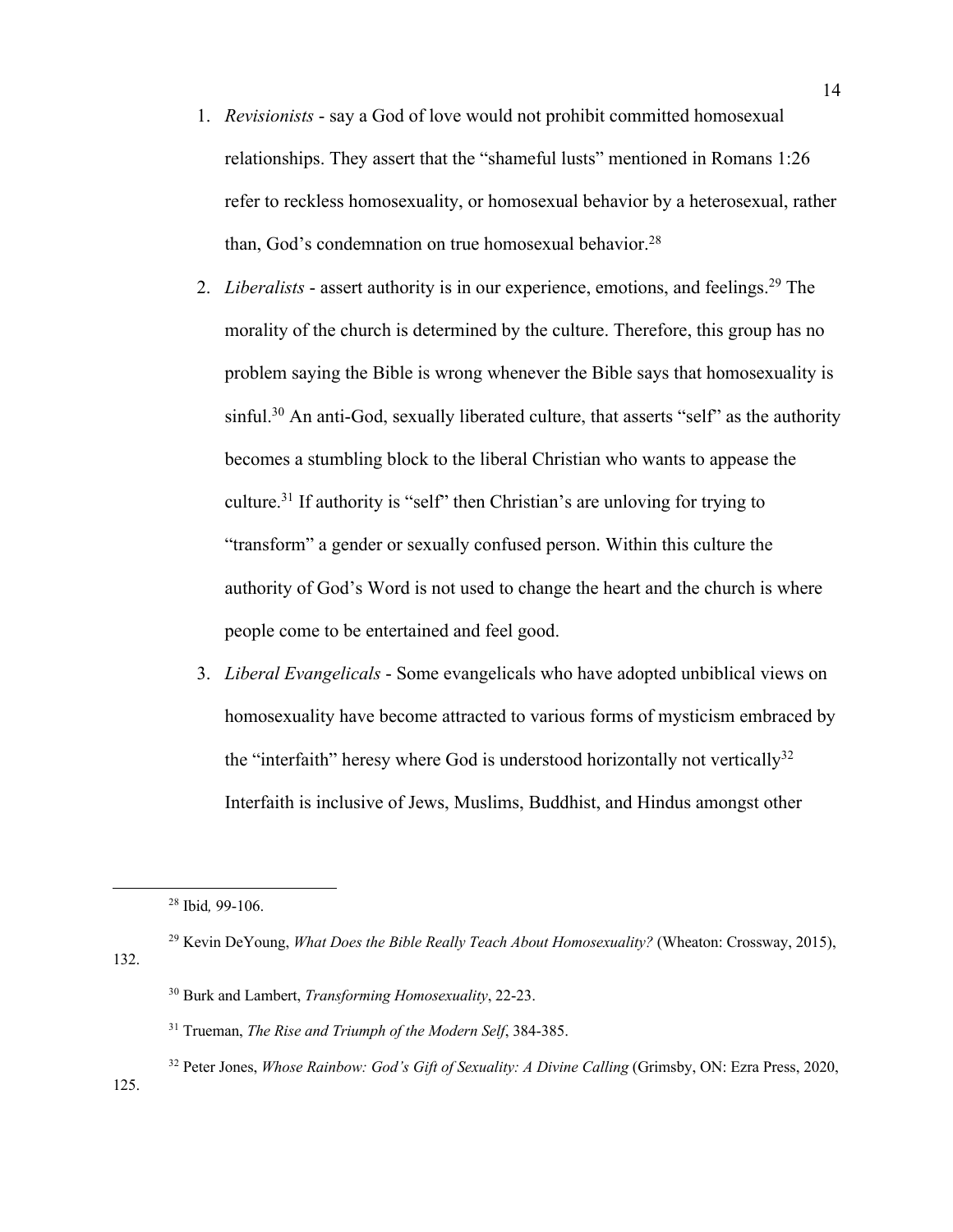world religions. Peter Jones argues that there is a deep spiritual ideology behind the practice of homosexuality in these world religions. This spiritual ideology embodies ancient paganism where there is a convergence of spirituality and sexuality. The "gay Christian" is on a slippery slope in this direction.

4. *Evangelicals Within the Reformed Tradition* - Evangelicals are facing challenging days. Religious freedom is colliding with the perceived rights of the LGBT community who is receiving the sympathy of big business and the media.<sup>33</sup> The church has historically faced many daunting challenges. This is the time to define who we are and what we believe while at the same time loving the LGBT community. The church must stand out as a community that welcomes sinners but also will not coddle people in their sin. The church should give hope for an insideout change that evokes true joy. Teens are looking for connectedness. The church must act as a welcoming community that also lovingly teaches the truth.

# III. The Secular Perspective of Sexual and Identity Issues

- A. Secular Theories
	- 1. *Biological in Origin -* Research for homosexual origins have turned to the brain. They have seen some results suggesting that heterosexual men have more brain cells in a specific area of the brain believed to be involved in sexual behavior as opposed to the brains of homosexuals. Genes have also been studied as a contributing factor to homosexuality.<sup>34</sup> None of these studies have been

<sup>33</sup> Joshua Sato, *Indiana's Religious Freedom Restoration Act Sparks Controversy* (American Bar Association, n.d.), https://www.americanbar.org/groups/litigation/committees/minority-triallawyer/practice/2015/indianas-religious-freedom-restoration-act-sparks-controversy/.

<sup>34</sup> Welch, *Homosexuality*, 19-26.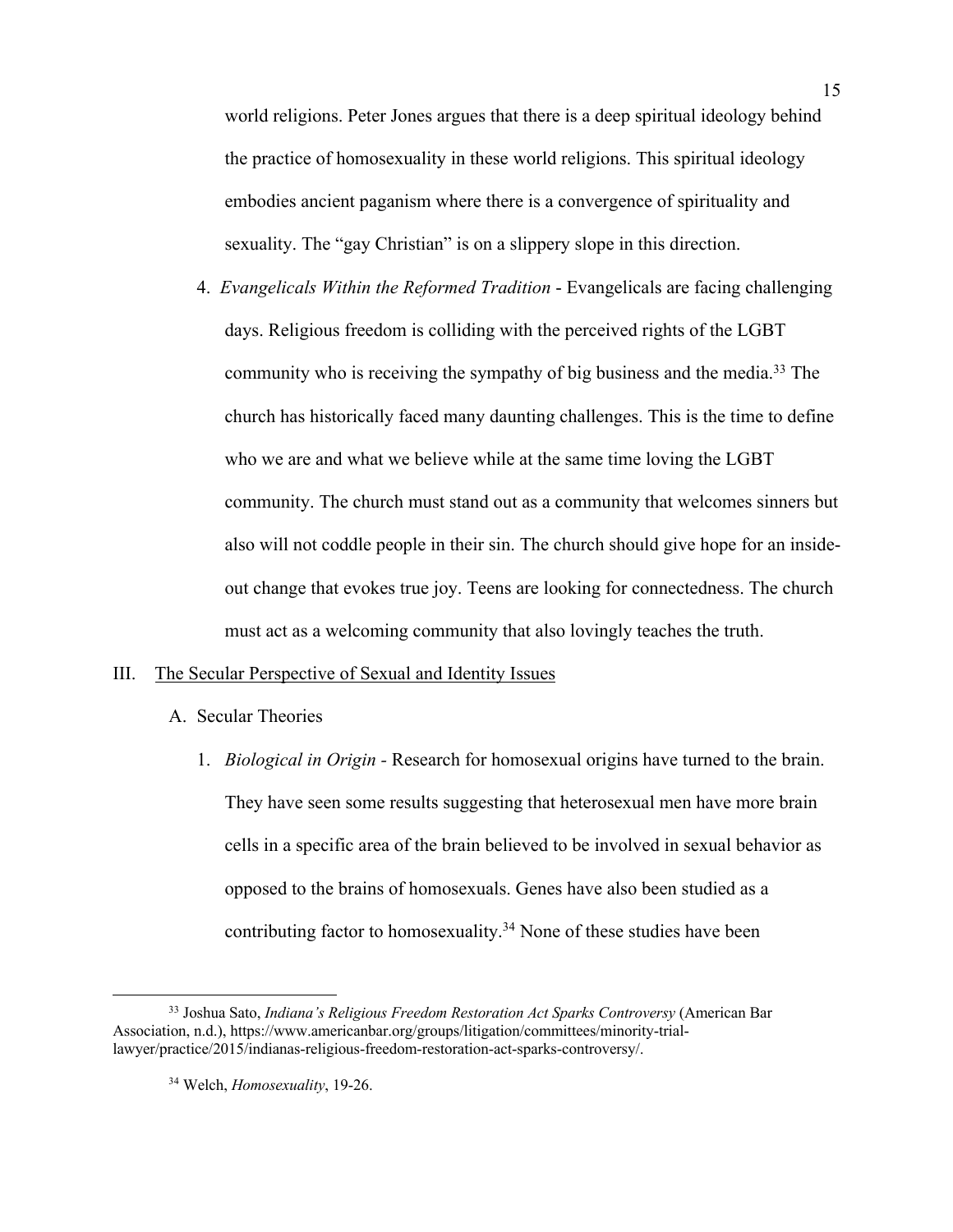conclusive but homosexuals will still claim that they were born homosexual. Christians need to become familiar with these studies.

- 2. *Cognitive and Social Learning Theory* This is a perspective that points to the cognitive process by which a child comes to know and understand his gender and associated behaviors. This theory connects the role of parenting and observational learning in terms of what is witnessed, modeled and reinforced by parents, the broader family network, and one's peer group to one's gender or sexual identity. 35
- 3. *A Deficit in Relationship with the Same-Sex Parent* This theory claims we have a need for same-sex love, affirmation, acceptance, and bonding. When this attachment does not take place then the need become eroticized at puberty. Homosexuality is a drive to make good this relationship.<sup>36</sup>
- 4. *"Gender Incongruence" Not a "Disorder"* The DSM-5 currently renamed "Gender Identity Disorder" to "Gender Incongruence." GI is a marked incongruence between one's experienced/expressed gender and assigned gender, of at least 6 months duration.

Homosexuality was previously removed from the DSM-5 as a disorder. "The challenge presented with gender identity and sexual behaviors is that we lack a clear definition of "normal," from either a biological or psychological standpoint." The concern for the removal of the term "disorder" is "the concern that its removal would lead to denial of medical care for transgender individuals, hamper their ability to pursue discrimination claims, and deprive people,

<sup>35</sup> Yarhouse, *Understanding Gender Dysphoria*, 76.

<sup>36</sup> Welch, *Homosexuality*, 28.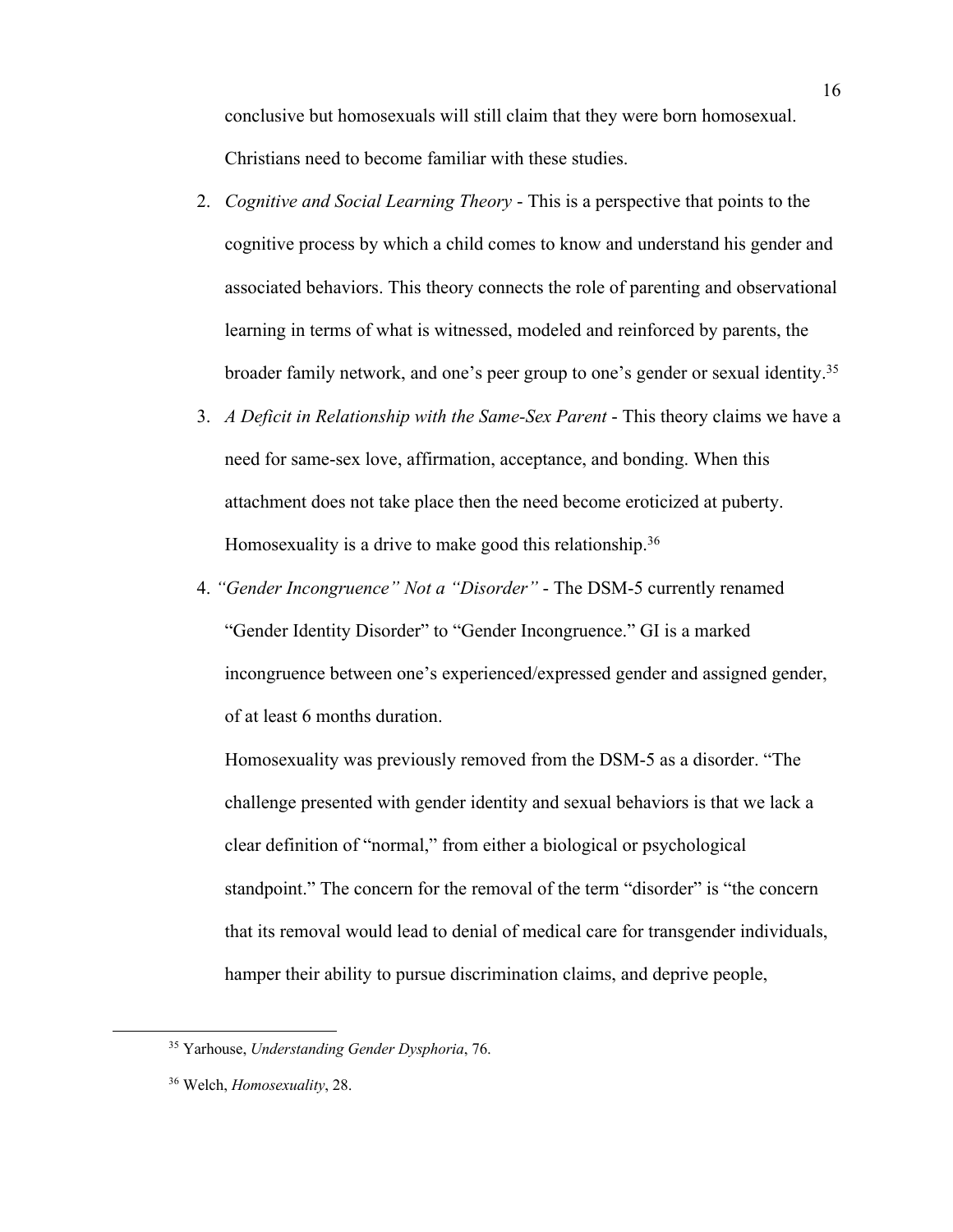including children with the disorder of the counseling and medical treatments demonstrated to be beneficial, which will likely continue to require a psychiatric assessment for justification."37

- B. Secular Solutions
	- 1. *Reparative Therapy* The goal of reparative therapy is to move from homosexual identification to heterosexual identification and desire. Those who believe in reparative therapy believe it is because of a breakdown in parental relationships that causes one to have erotic attractions to the same sex. Shameful experiences with a parent are repaired through talk therapy and by way of a non-sexual attachment to the therapist.38 Once the primary cause is identified then the proper therapy can begin.
	- 2. *Accept the Lifestyle as Normal* The APA, schools, media, and major organizations aim to normalize gender diversity and homosexuality. Their solution to the LGBT issues is to provide safe and supportive environments to prevent bullying, sexual harassment, improve school connectedness and promote parent engagement.<sup>39</sup> They want to promote the idea that the real you is who you discover yourself to be without any hinderances. When you know your real self then the body must shape around what the real you is. Therefore, we should allow the child to try on different ideas and remembering that no one can be talked into

<sup>&</sup>lt;sup>37</sup> Robert Marvin, "AMA Journal of Ethics," Proposed DSM-5 Revisions to Sexual and Gender Identity. Disorder Criteria (August 2010).

<sup>38</sup> Lambert, "What's Wrong with Reparative Therapy?"

<sup>39</sup> "Safe and Supportive Schools Project," *American Psychological Association* (2014), https://www.apa.org/pi/lgbt/programs/safe-supportive.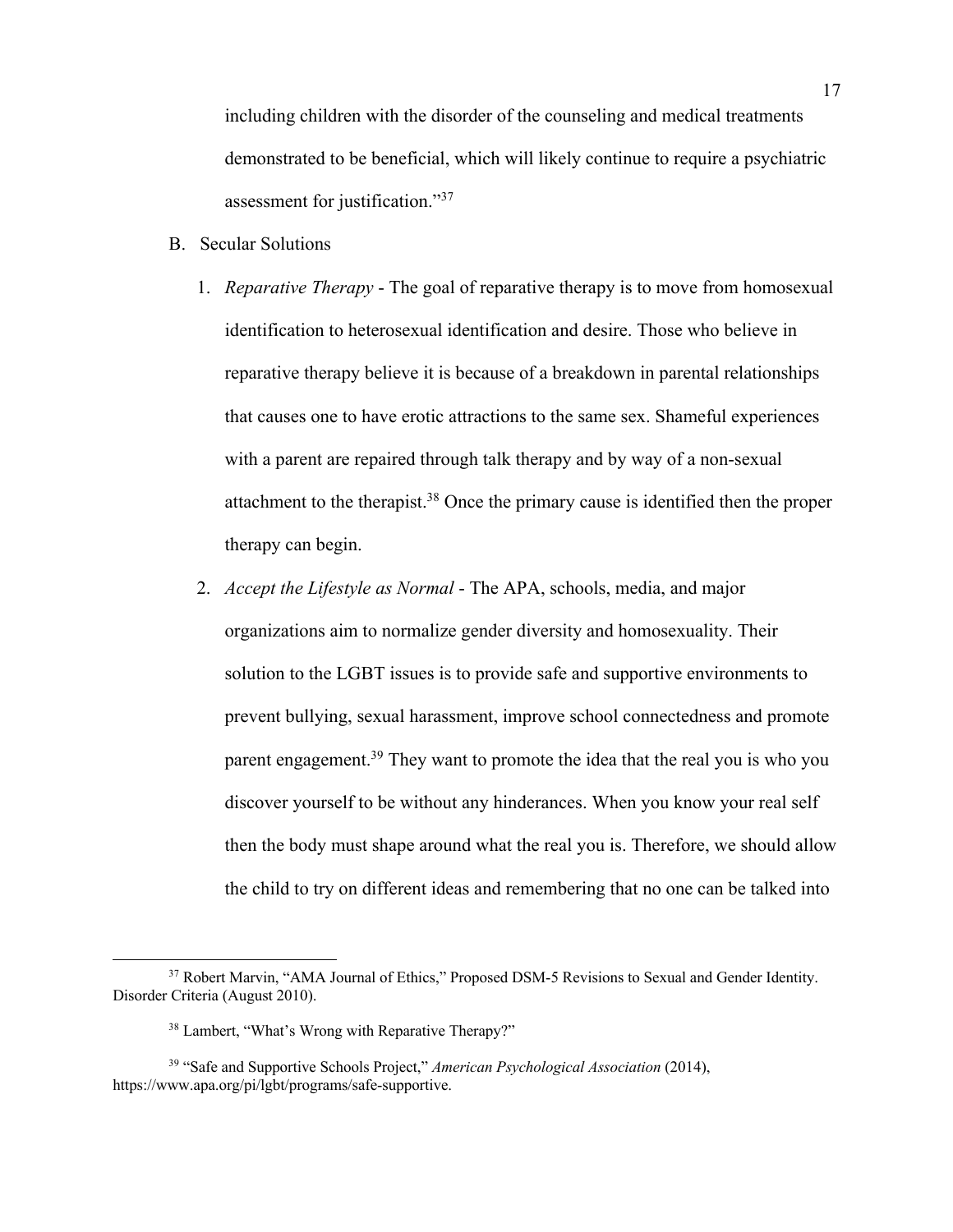or out of the gender they identify with.40

3. *Gender-Affirming Care with Informed Consent* - This model provides medical, surgical and mental health service for transgender, non-binary and gender nonconforming people. Hormone replacement, surgery or other interventions such as therapy, psychiatric medication, and letter writing are used to help suffering transgenders. Informed consent is often used with gender affirming care where a clinician is not required in order to start hormone therapy.<sup>41</sup> The intention is to do away with labeling gender diversity as a "disorder" to reduce barriers to medical care for transgender individuals.

# IV. The Biblical Perspective of Sexual and Gender Identity Issues

- A. Biblically Addressing the Secular Theories
	- 1. *Biology, Relationships, and Behavior* While psychology and some wellintentioned Christians point to biology or a deficit in relationships as the primary cause for homosexual behavior, a biblical model tells us that it is the unholy desires of the heart that are the *primary* cause for sinful practice. A homosexual or transgender desire is a false worship toward something they are putting their hope in or loving other than in God.
	- 2. *Secondary influences* Genetics, peers, family, or being sexually violated, may have an effect on one's behavior and should carefully and lovingly be addressed. However, it is not what influences us that makes us "unclean." Instead, "from

<sup>40</sup> "Tips for Supporting Your Child," *Strong Family Alliance* (2009), https://www.strongfamilyalliance.org/parent-guide/helping-your-child/tips-for-supporting-your-child/.

<sup>41</sup> "BB Boundless for Washington," *Gender-Affirming Care*, n.d., https://wellbeing.uw.edu/genderaffirming-care/.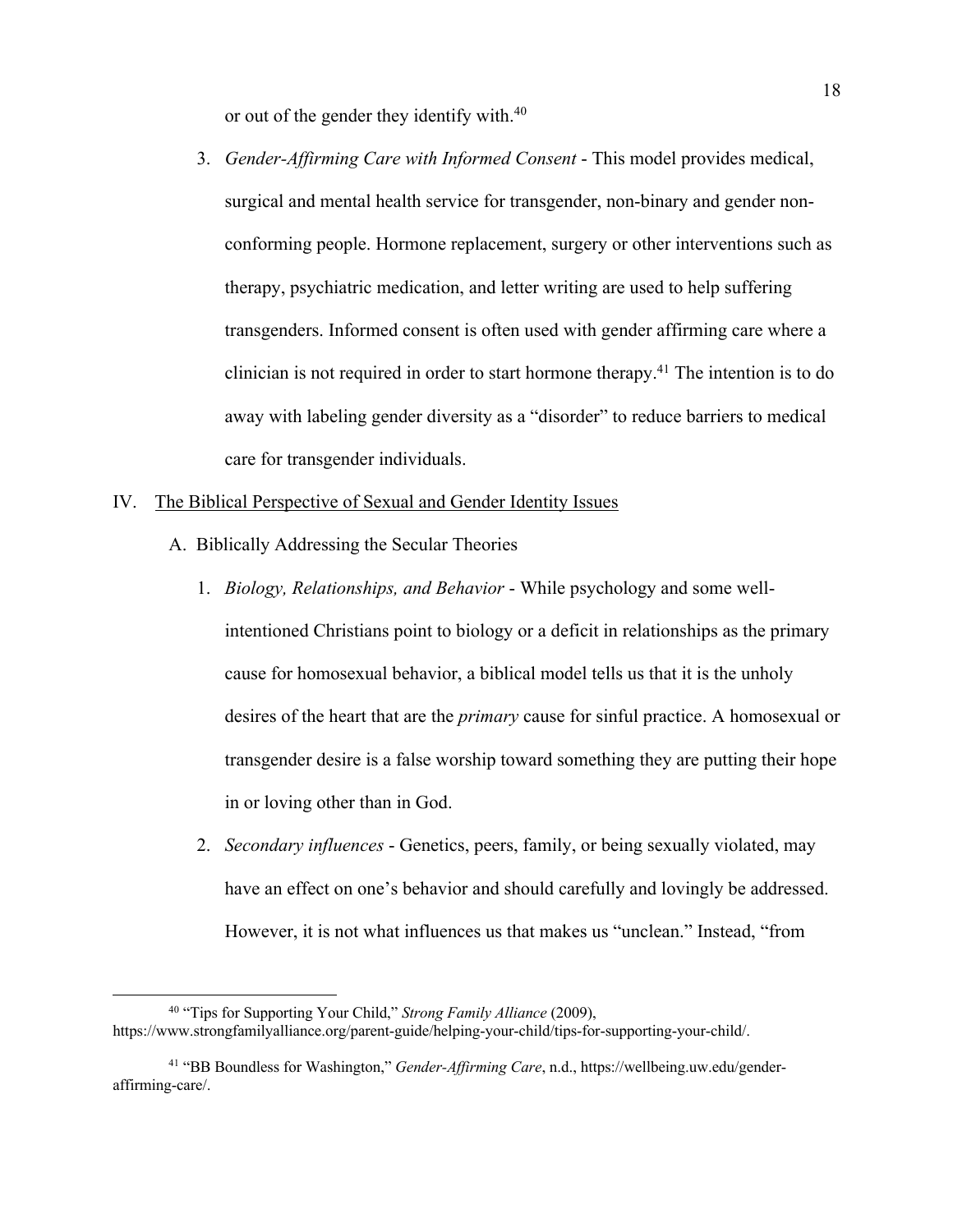within, out of men's hearts, come evil thoughts, sexual immorality…. All these evils come from inside and make a man unclean" (Mark 7:21-23). A homosexual or transgender may have desires that are good such as: to love and care for others, to be loved, to bond, have companionship, friendship and connectedness to a community. But these desires can become inordinate and demanding desires when God is missing and is replaced by what the heart truly worships.

- 3. *Change is Possible* Though the road to change may be difficult, our circumstances or our environment are not determinative of who we are. Peter Sprigg, from the Family Research Council, documented evidence that "same-sex attracted persons" up to 38% of men and 53% of women, "changed to heterosexuality" in only a six-year period.<sup>42</sup> We know the gospel is effective in changing the lives of those who once were deceived (1Cor 6:9-11). God saves the broken and contrite in heart. He observes all that man does and His invitation is to all but only those who are broken by their sin and are burdened by the weight of the world will respond to His invite (Matt 11:28-29).
- 4. *Change is good and not harmful -* It is an unwarranted assumption that people resort to self-harm and suicide because of efforts to help them change. LGBT lifestyle is dangerous on its own. A long-term study conducted in Sweden in 2011 followed persons who had undergone sex reassignment surgery and found after surgery, these adults were nearly 20 times more likely to commit suicide than the general population.<sup>43</sup> Up to 20% have regrets about their sex change. Ten to

<sup>42</sup> Peter Sprigg, *Evidence Shows Sexual Orientation Can Change: Debunking the Myth of "Immutability"* (Family Research Council, March 2019).

<sup>43</sup> Minnesota Family Council, "Parent Resource Guide: Responding to the Transgender Issue," 26.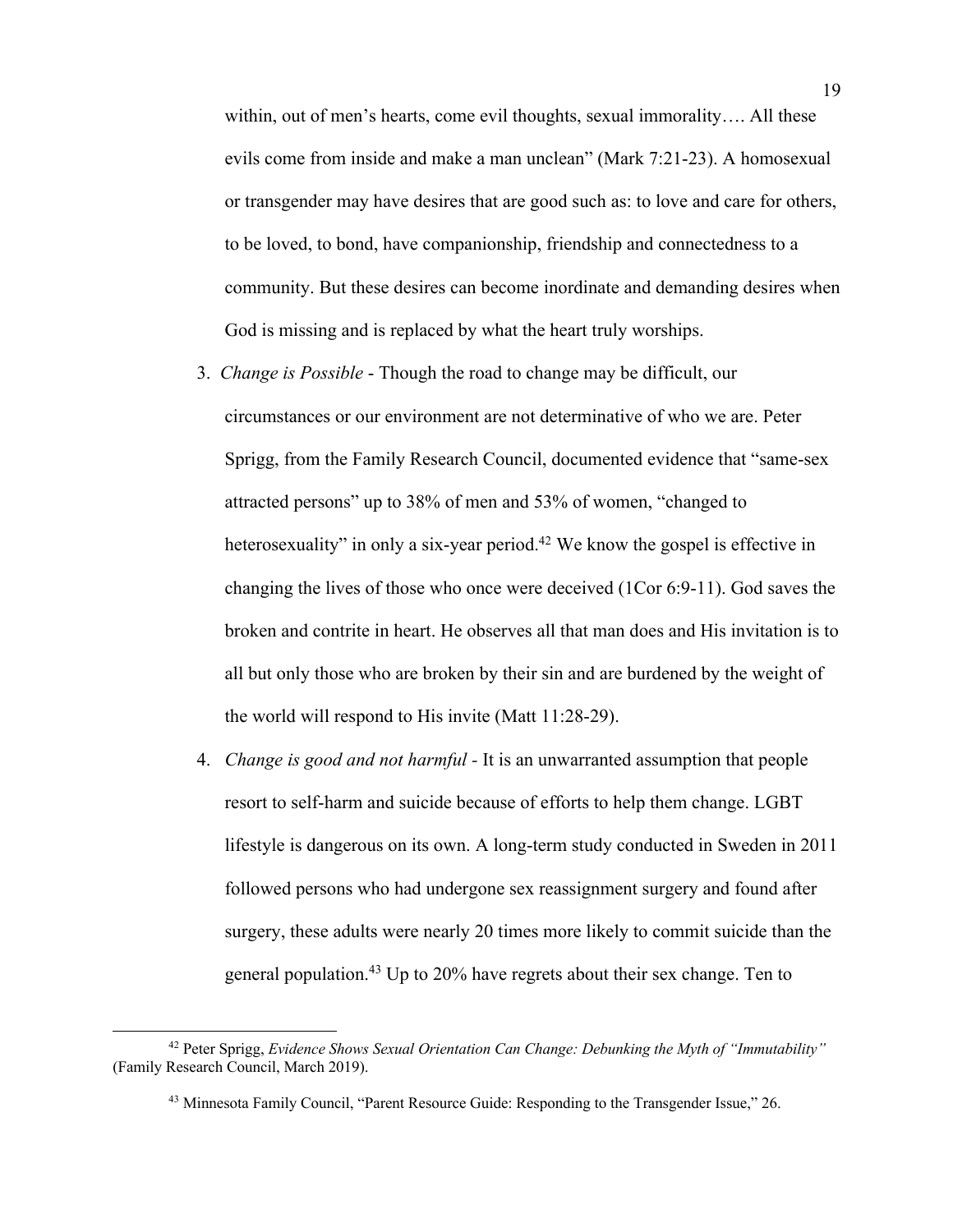fifteen years after surgical reassignment some are reporting that changing genders was not the proper treatment for their transgender desires.<sup>44</sup> True joy comes when we live within God's design for sex.

- 5. *Our True Identity* We were created to be in relationship with God. If our identity is in Christ, we have no need to look elsewhere for our identity. If we look within, we will not "find ourselves" for from within come all kinds of evil (Mark 7:21). Looking within will tell us the cause of our delusion. A God centered perspective teaches that man is a direct creation of a personal and loving God who designed man as two sexes with dignity and purpose to worship and serve God alone.<sup>45</sup>
- B. The Biblical Solution
	- 1. *The Goal* The goal for any sexual or gender confusion is to honor Christ and thereby be a God glorifier within sexual purity (1Thess 4:3-8). The gospel provides what they need to mortify their sinful desires and behavior and turn to a lifestyle of honorable, chaste, Christian celibacy (Matt 19:10-12; 1 Cor 7:25-40). They could also mortify their sinful desires and behavior in the context of a loving Christian marriage. Those with gender confusion have not accepted that gender is explicitly defined in the Bible (Gen 1:27). In repentance and mortification of sin they can begin to live their life fully for Christ within the gender role assigned to them at birth.
	- 2. *The Heart and It's Desires* A true saving faith comes from a heart that believes

<sup>44</sup> Walt Heyer, "Take Back Your Life. Others Have. You Can Too," 2021, https://sexchangeregret.com/.

<sup>45</sup> MacArthur and Mayhue, *Biblical Doctrine*, 401.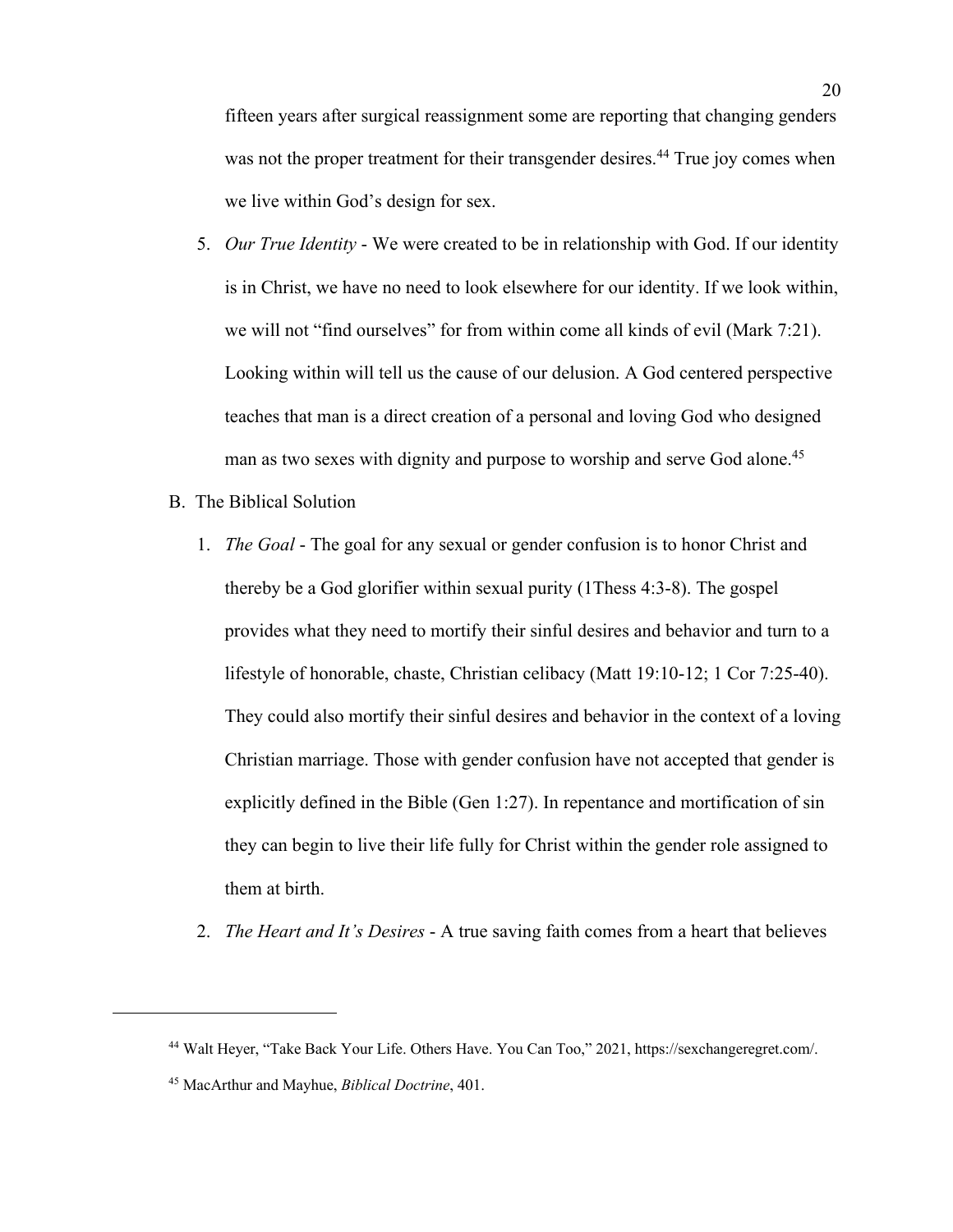and is the key to transformation from the inside out (Rom 10:10). We are to love the Lord our God with all our heart (Deut 6:5) but we are pulled toward other gods that we believe will satisfy us. The heart can deceive us and our sinful desires can lure us toward spiritual or even physical death (James 1:14-15). The desire itself is sinful if the object we desire is sinful such as in homosexuality. If this is the case, one must by faith, repent and put on godly desires with thankfulness to the Lord. Even good desires can become inordinate if we want it too much and we become enslaved to the object we desire. Drifting happens when we stop looking toward Christ and our appetites and passions are pulled toward the desires of the unhindered flesh (Heb 2:1).

3. *Understanding the Conscience -* The conscience is a gift from God for our good and joy (Rom 14:22). We can damage our conscience just like we can damage other gifts from God. As God's image bearers, we are born with an innate knowledge of right and wrong based on God's law Rom 2:14-15. Sin can blunt or sear the conscience. Continuing in sinful practices, as advocated by the LGBTQ activist to overcome sexual or gender confusion, will only sear the conscience. An insensitive conscience is developed by a habit of ignoring its voice of warning. The false teachers who sear the conscience have themselves a seared conscience  $(1$  Tim 4:2).<sup>46</sup> The conscience functions like a divine moral referee and those who continue to ignore the conscience can begin to deaden it and will often carry much guilt and shame.

<sup>46</sup> Andrew David Naselli and J. D. (James Dale) Crowley, *Conscience: What It Is, How to Train It, and Loving Those Who Differ* (Wheaton, Illinois: Crossway, 2016), 29.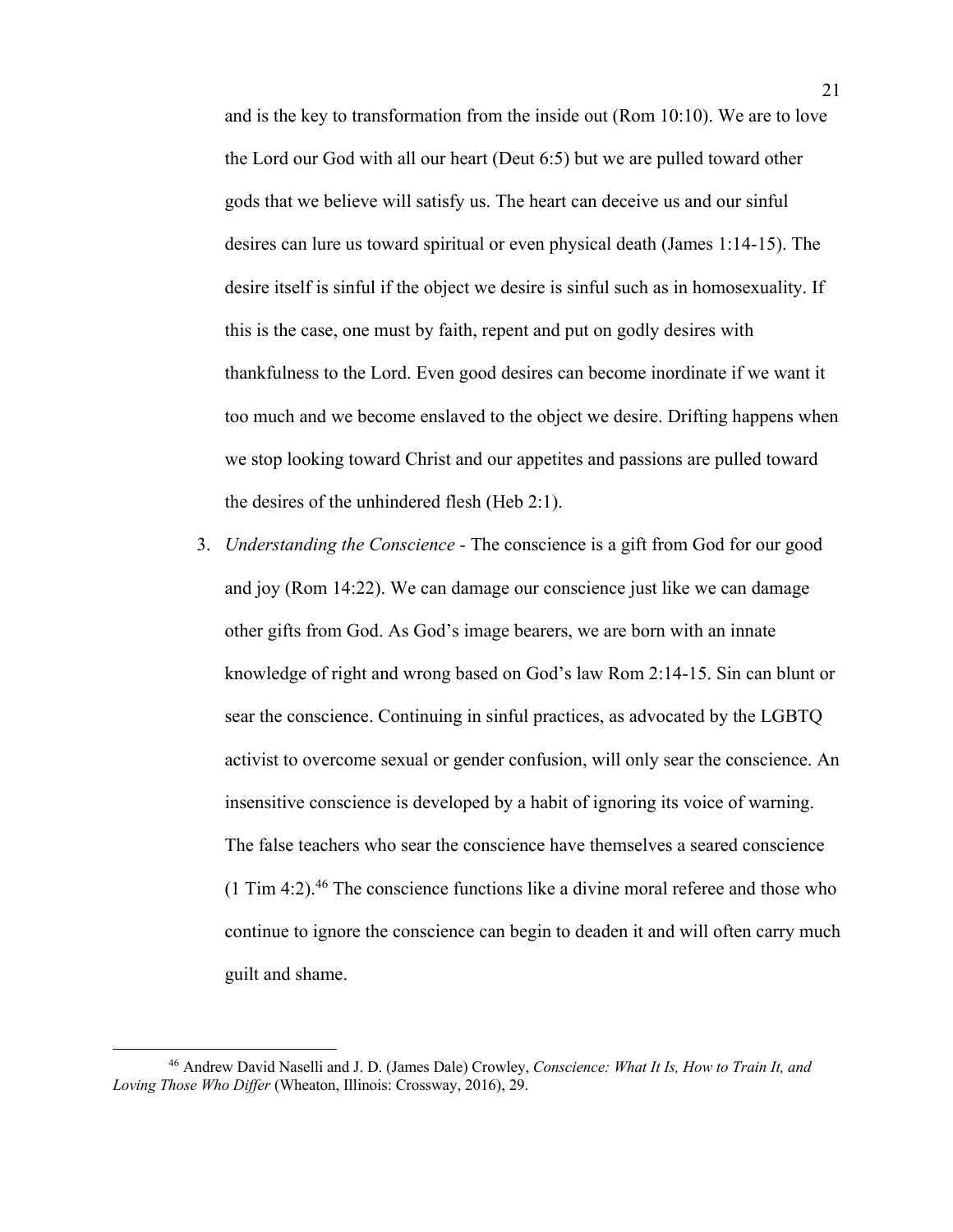4. *History and Context to Consider -* We sin and are sinned against in a fallen world. The LGBT person will have a history that may have contributed to the direction their lives have taken. These experiences can be a breeding ground for Satan to introduce lies about who they are and about those who love them. In counseling teens, developmental considerations should be taken into consideration as well as common teenage struggles such as trust, resistance or motivation to get counseling, peer pressure or a desire for independence to name a few.47 Children will often grow out of gender dysphoria if counseled properly.

#### V. Biblical and Theological Considerations

- A. Attributes of God
	- 1. *God's Transcendence -* If you do not start with God, you will not understand man. God is transcendent standing above creation as the Creator God. God is separate from and superiority to the creation. Revelation 20:4 describes John's vision of martyred souls in heaven. This scene reveals that this world is not all there is. God is a divine being with a higher authority that we will be accountable to. We do not exist for ourselves but for the glory of a holy God.
	- 2. *God's immutability -* God is perfect in His unchangeability, in His essence, character, purpose, and promises.48 This refutes the idea of the sexual revolution's progressive theology which believes that God changes with the culture and the Revisionist who promotes a God who agrees with them rather than the God of the

<sup>47</sup> Robert D Jones, Kristin L Kellen, and Rob Green, *The Gospel For Disordered Lives: An Introduction to Christ-Centered Biblical Counseling* (Nashville: B & H Academic, 2021), 475-487.

<sup>48</sup> MacArthur and Mayhue, *Biblical Doctrine*, 169.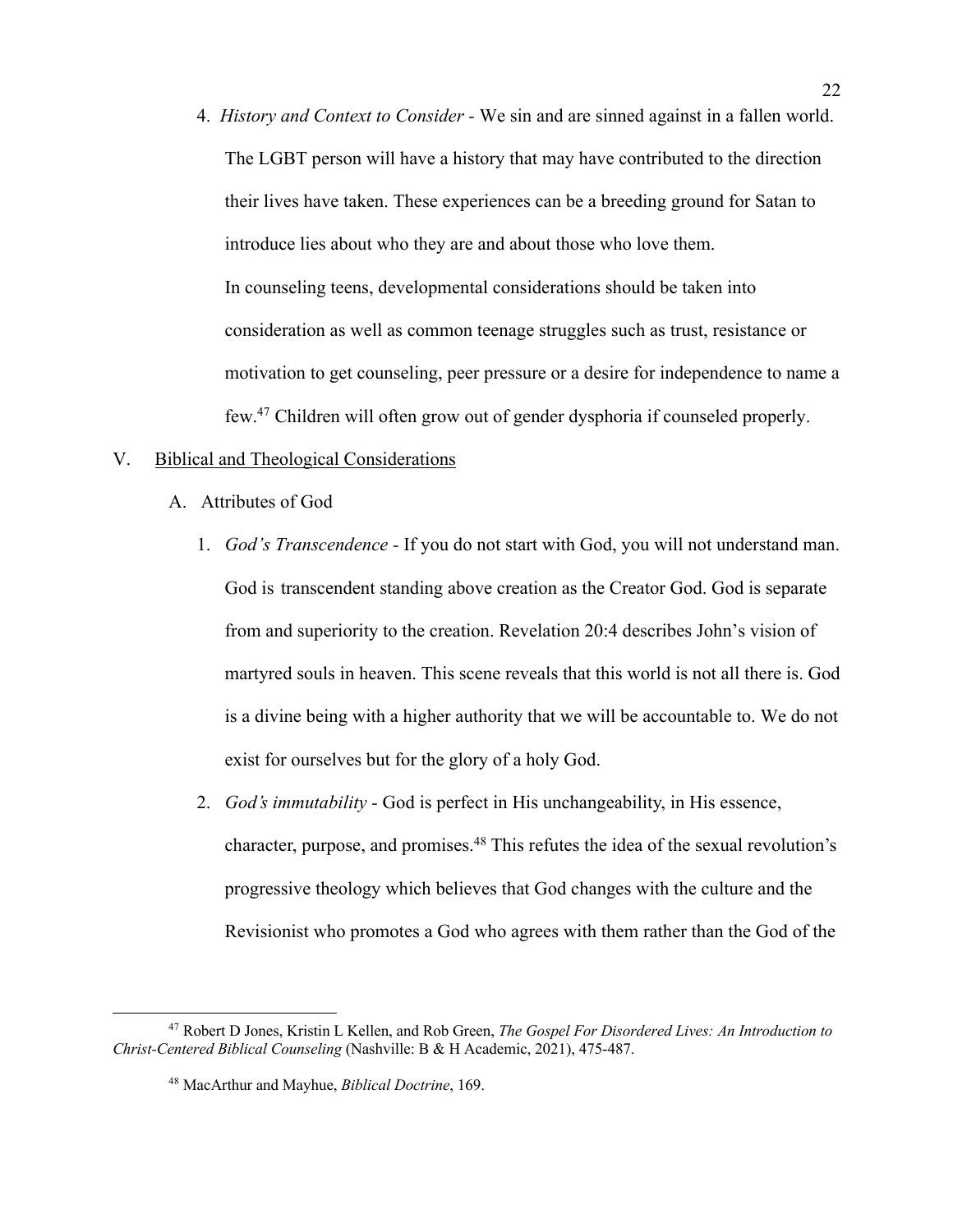Bible who never changes.

- 3. *God's Knowability -* God did not need to create. The reason He created was lovingly to share the goodness of existence with creatures. This all-wise Creator made this vast universe and yet He came to earth to enter a love relationship with us. God can be known, and He has made Himself evident, but the unregenerate suppress the truth in unrighteousness (Rom 1:18-21). Fallen man is corrupted by sin and even his thinking is futile (Eph 4:17-18). To come to a true knowledge of God sinful man must be regenerated. Then the unbelieving heart quickens and the light of the knowledge of God's glory is revealed (2 Cor 4:6).
- B. Biblical Authority
	- 1. Scripture is the inspired truth of God that has the right to exercise authority over one's life.49 Those experiencing identity confusion have put their authority in their experiences, desires, and feelings. They are wanting to "authenticate self" instead of submitting to Scripture. Embracing the authority and sufficiency of Scripture gives a consistent standard of truth established by God Himself as opposed to one's fluctuating desires and feelings.
- C. Man Created in God's Image
	- 1. Then God said, "Let us *make* man" (Gen 1:26). And God saw everything that he had *made* (Gen 1:31). Then the Lord God saw everything that he had *made* (Gen 2:18). When God *created* man, he *made* him in the likeness of God (noting the generations of Adam) (Gen 5:1). So God *created* man in his own image*,* in the image of God he *created* him: male and female he created them (Gen 1:27). So

<sup>49</sup> MacArthur and Mayhue, *Biblical Doctrine*, 100-106.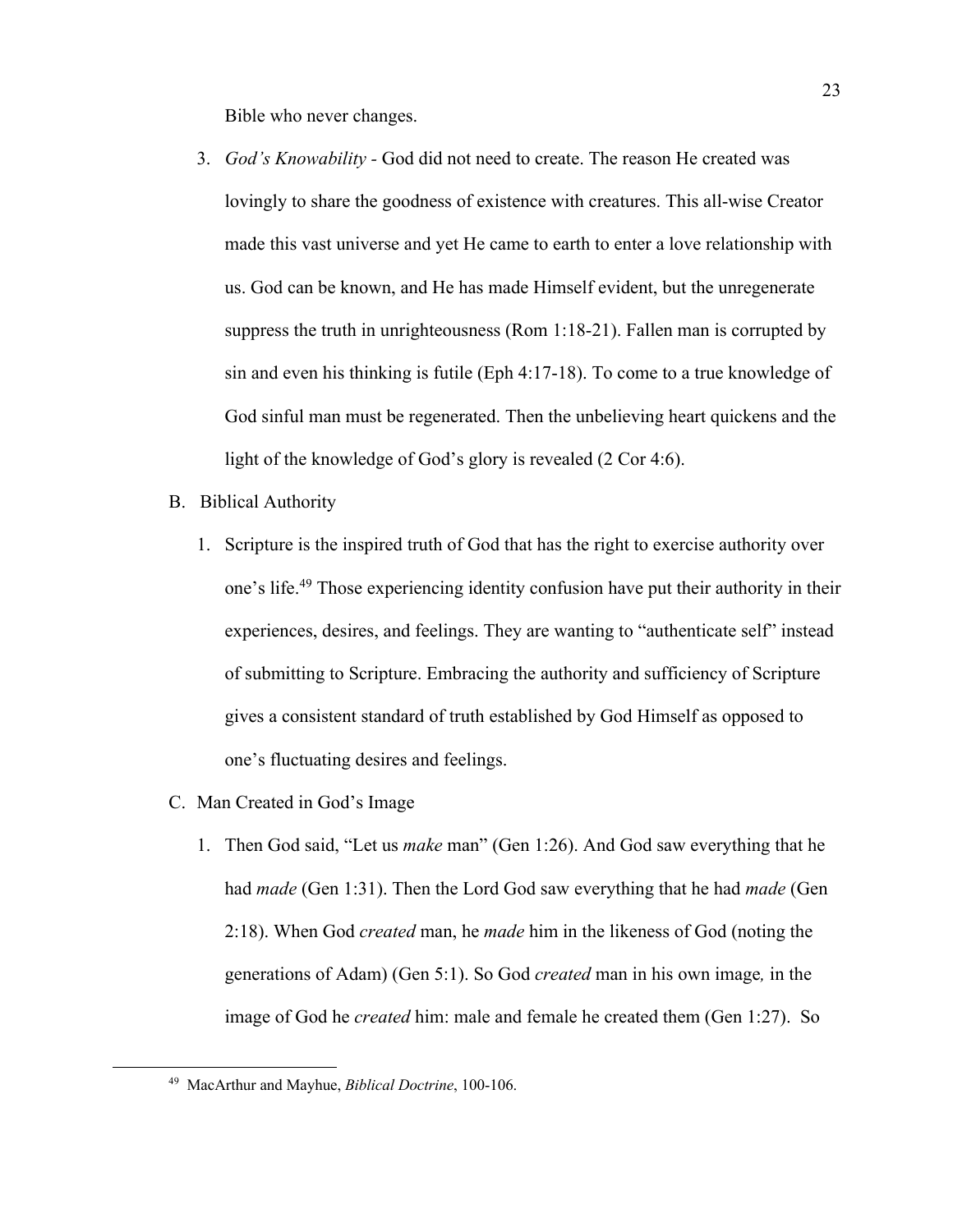the Lord said, "I will blot out man whom I have *created*…..for I am sorry that I have *made* them" (Gen 6:7). Then the Lord God *formed* the man of dust from the ground (Gen 2:7).

Genesis 1-2 shows the distinct theocentric nature of humanity. God's intent for humanity is that we function as His living image (Gen 1:27). Mankind is the representation of God on earth (Gen 1:26) as one who "rules" and "subdues" the creation. Mankind is set apart from creation as one who is a living, personal, selfconscious, active being with personality. He can discern right from wrong, think critically, he can experience a wide range of emotions and he is equipped to give and receive love. 50

- D. The Fall Account and Its Effect on Man
	- 1. *Total Depravity -* Genesis 3:1-5 gives us the account of the fallen human race. When Adam and Eve disobeyed God's command sin entered the world (1 Cor 15:21-22). The overarching term for man's spiritual condition is called total depravity. Our minds, hearts, souls, bodies, and entire beings are oriented toward wickedness. All are guilty before God (Rom 1:18-2:17; 3:10-17). Our hearts are desperately wicked (Jer 17:9). No one does good (Ps 14:2-3). We have twisted and perverted our desires (Isa 64:6). Believers previously lived in their fleshly desires under the wrath of God (Eph 2:1-3). We cannot come to God, know the Lord or please the Lord (Matt 7:18). In our fallenness we cannot even understand the things of God (1 Cor 2:14). We are totally depraved and thus totally unable to

<sup>50</sup> MacArthur and Mayhue, *Biblical Doctrine*, 413.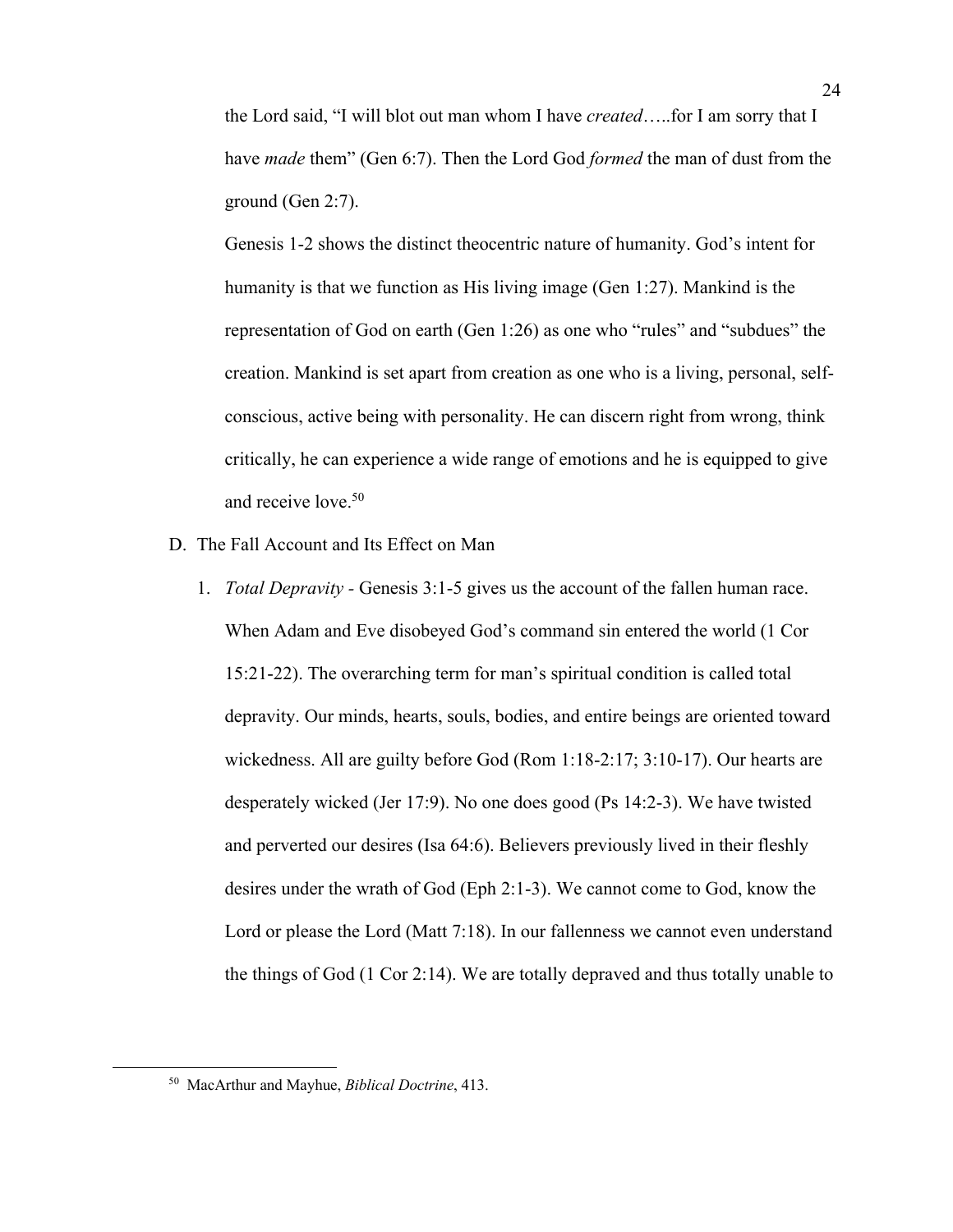come to God.51 Therefore, finding "self" is not the solution to the problem, it is the problem.

2. *Sin's Effect on Relationships -* Adam was dependent on God. He lived in freedom but he had real responsibilities to the Lord. Adam was not responsible for forming his own morality. Instead of trusting God's authority Adam trusted another authority and traded "freedom for slavery and partnership for abuse."52 According to Romans 1, the problem with fallen man is that he acts independently of God. He does not give God glory, and he serves the creature rather than creator (Rom 1:25). The Lord calls us into relationship with Him but following the Fall, we seek relationship in fallen ways. We cannot find joy and satisfaction *in ourselves or from other people.* Our joy comes when we live in communion with the living Lord.

# VI. A Counseling Plan

# A. Build a Relationship

The fact that a sexual or gender confused person would come for biblical counsel is reason to praise God. This should be expressed to them. They also need to know that you are going to love them through this while helping them be God's kind of woman and it may be a slow journey and that's ok. Building a relationship with them is of first importance. They must know that you understand their suffering and that you care and you have the answers they need. They can begin to learn how to love others and put their trust in Christ as they see it demonstrated on their behalf.

<sup>51</sup> Wayne A. Grudem, *Systematic Theology: An Introduction to Biblical Doctrine* (Leicester, England: Grand Rapids: Inter-Varsity Press ; Zondervan Pub. House, 1994), 498.

<sup>52</sup> Strachan, *Reenchanting Humanity*, 61.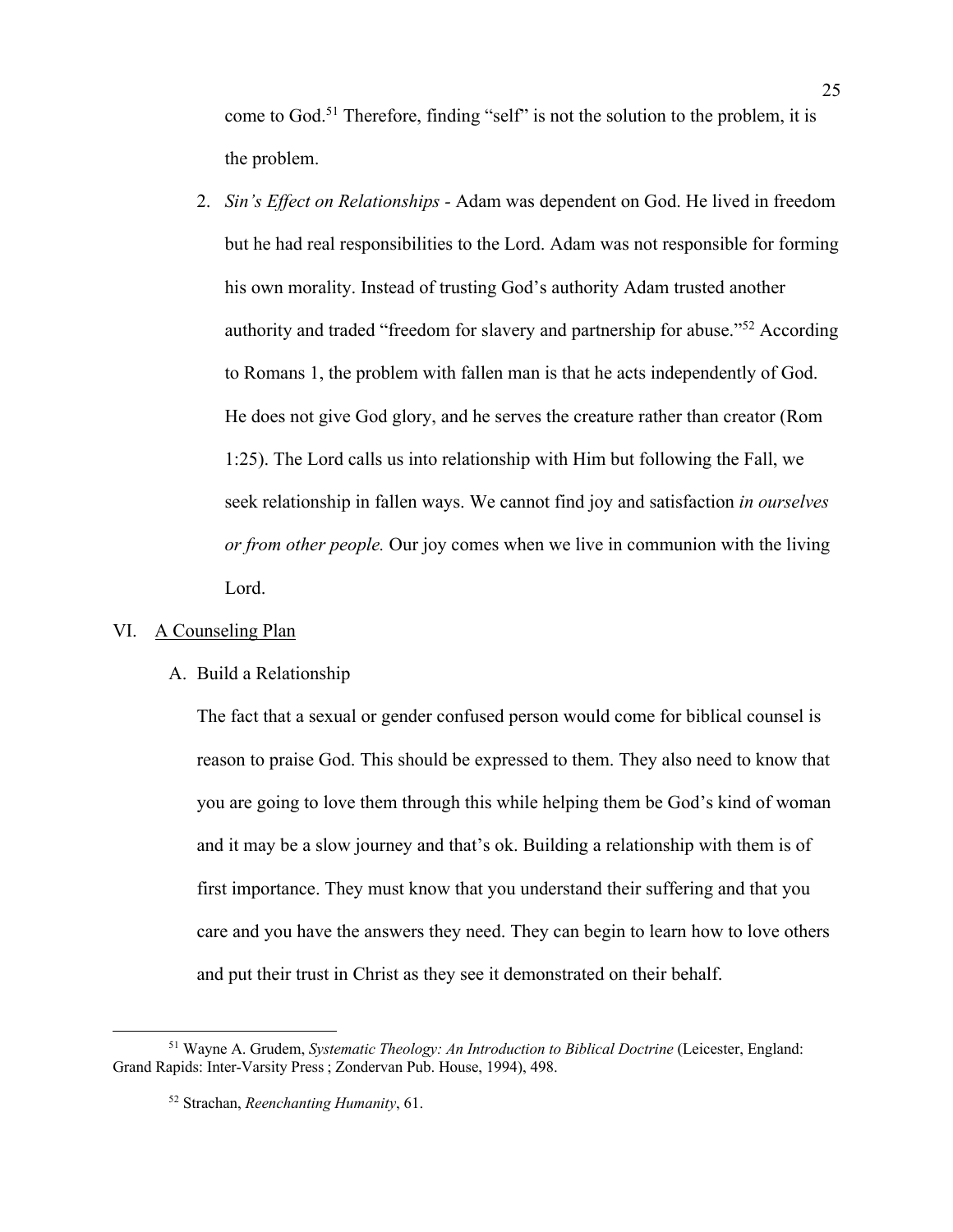# 1. Ask Good Questions

- a. Some good introductory questions might be: *"How do you view yourself on the LGBTQ spectrum?" "What would fixing your problem look like?" "When did you first begin to experience this problem?" and "Why do you think the problem has become so severe?"* These types of questions reveal how they view themselves and their problem. The goal is to understand the heart and thus understand the desires.
- b. History and Current Context Asking questions about their upbringing, their relationships, and past events can be helpful. Their history does not determine who they are but it can affect the choices they made. Question might include: *What relationships in your life have given you the most joy, the most sadness or heartache? If you could change anything about circumstances in your life, what would you change?" What is going on in your life that brings you the most pleasure? How do others see you emotionally?* Examining how they responded to abusive or traumatic situations will be important.
- c. Worldview We have wrong and distorted views about God, ourselves and other people (Rom 1:22-23, 25). A sexual and gender confused person may tend to see other people as little gods to be worshiped and consumed rather than loved and served.53 Questions might include: *Describe God to me? How do you think God views you? Tell me about your relationship with God? How did it begin? How did it develop? How important is God*

<sup>53</sup> Cooper Pinson, *Helping Students with Same-Sex Attraction: Guidance for Parents and Youth Leaders* (Greensboro: New Growth Press, 2017).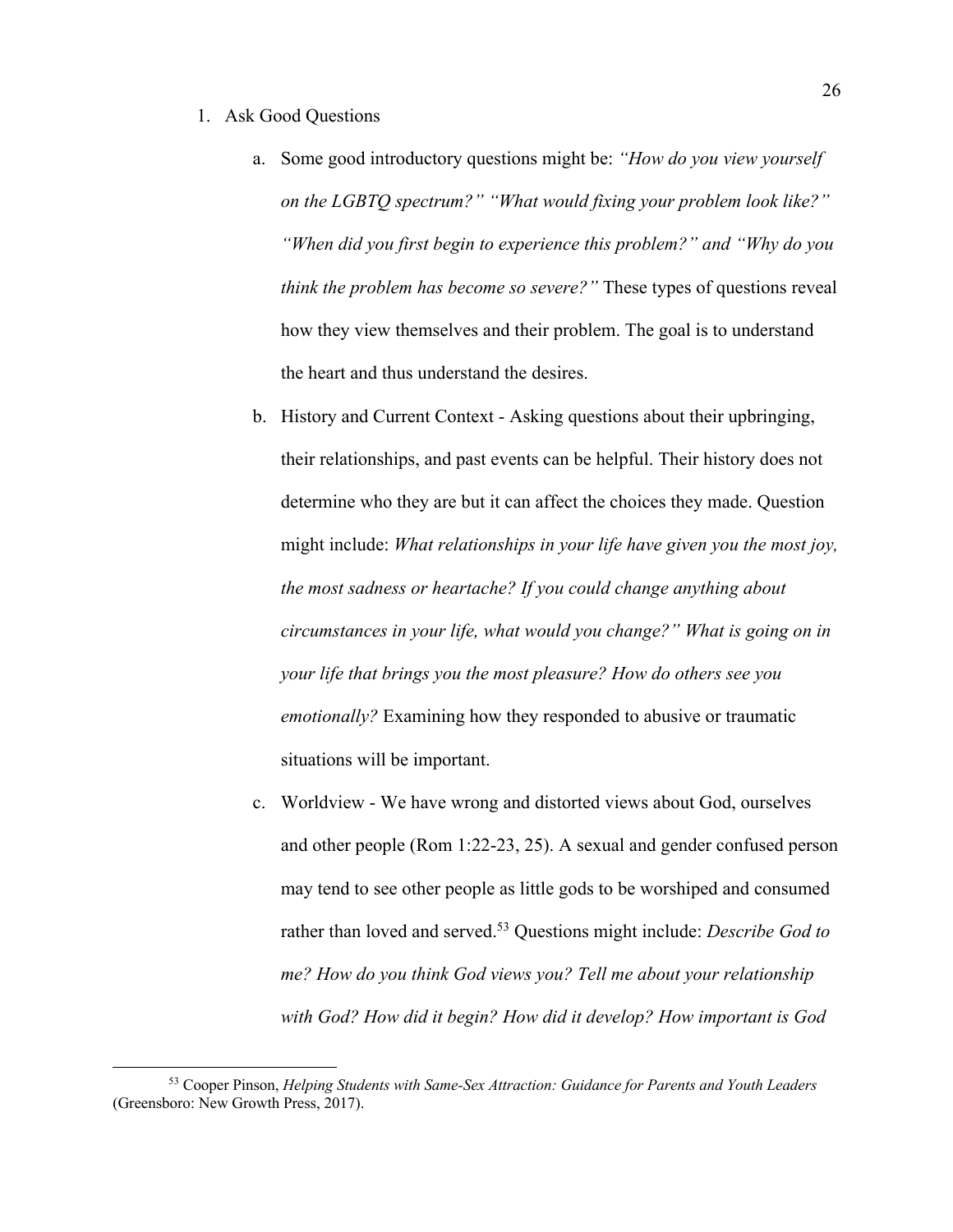*in the total picture of your life? What are you doing to strengthen your relationship with God?*

B. Give Hope

Hope can be given at the beginning of the counseling and throughout the teaching. They need to know that God will not give them more than they can bear and God is faithful (1 Cor 10:13).

- C. Teaching
	- 1. *The Sufficiency of Scripture -* Those experiencing identity confusion have put their authority in themselves, in their experiences, desires, and feelings. Embracing the authority and sufficiency of Scripture gives a consistent standard of truth that thoroughly equips us and is given to us by God Himself (2 Tim 3:16) as opposed to one's fluctuating desires and feelings. The Scripture is alive and active…penetrating the soul and spirit… and able to judge the thoughts and intentions of the heart (Heb 4:12). Through the Scriptures God has given us everything we need to live a godly life (2 Pet 1:3). We can't authenticate Scripture by our experiences. When "self" is the authority there are no sustainable moorings to stand on. We are sanctified in the truth and the truth will set us free (John 17:17).
	- 2. *Salvation -* For true transformation to take place a counselee must repent and put their faith in Jesus Christ as the exclusive Savior from sin. Our purpose is not to exist for ourselves. Our purpose is to be a living reflection of God to the glory of God now and forever. Our sins no longer define us; Jesus does. Those who embrace their sins and struggles as their identity have no stake in the future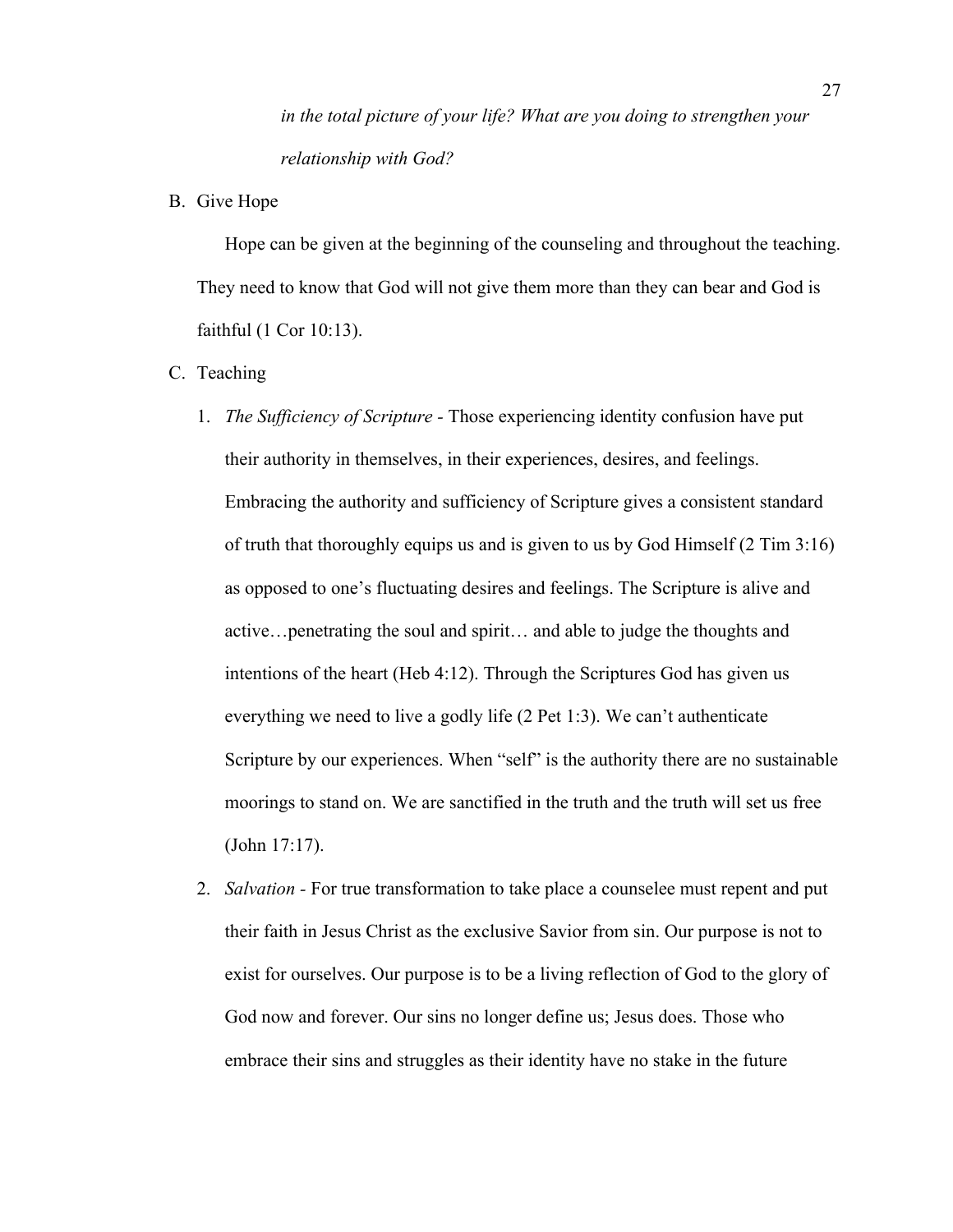kingdom *but* for those who have trusted in Jesus, their identity is washed, sanctified, and justified in the name of Christ and because of his Spirit's work (1 Cor 6:9-11).

- 3. *God's Attributes*
	- a. *Transcendence* If you do not start with God, you will not understand man. God is transcendent standing above creation as the Creator God. God is separate from and superiority to the creation. Revelation 20:4 describes John's vision of martyred souls in heaven. This scene reveals that this world is not all there is. God is a divine being with a higher authority that we will be accountable to. We do not exist for ourselves but for the glory of a holy God. The man and woman were made for God's glory but not to be God himself as Satan promises. Satan said they could become "like God." We were not created to be little gods who can transcend ordinary boundaries and limitations and who can create our own sexual gender identities. We are dependent on a higher authority and we should distrust all who are influenced by Satan's antics and who tell us otherwise.
	- b. *Immutability* God is perfect in His unchangeability, in His essence, character, purpose, and promises. This refutes the idea of the sexual revolution's progressive theology which believes that God changes with the culture.
- 4. *Man made in God's image* When Paul addressed pagan philosophers at Athens he referenced "the God who made the world and everything in it" and "In him we live and move and have our being" (Acts 17: 24, 28). Man is not divine nor the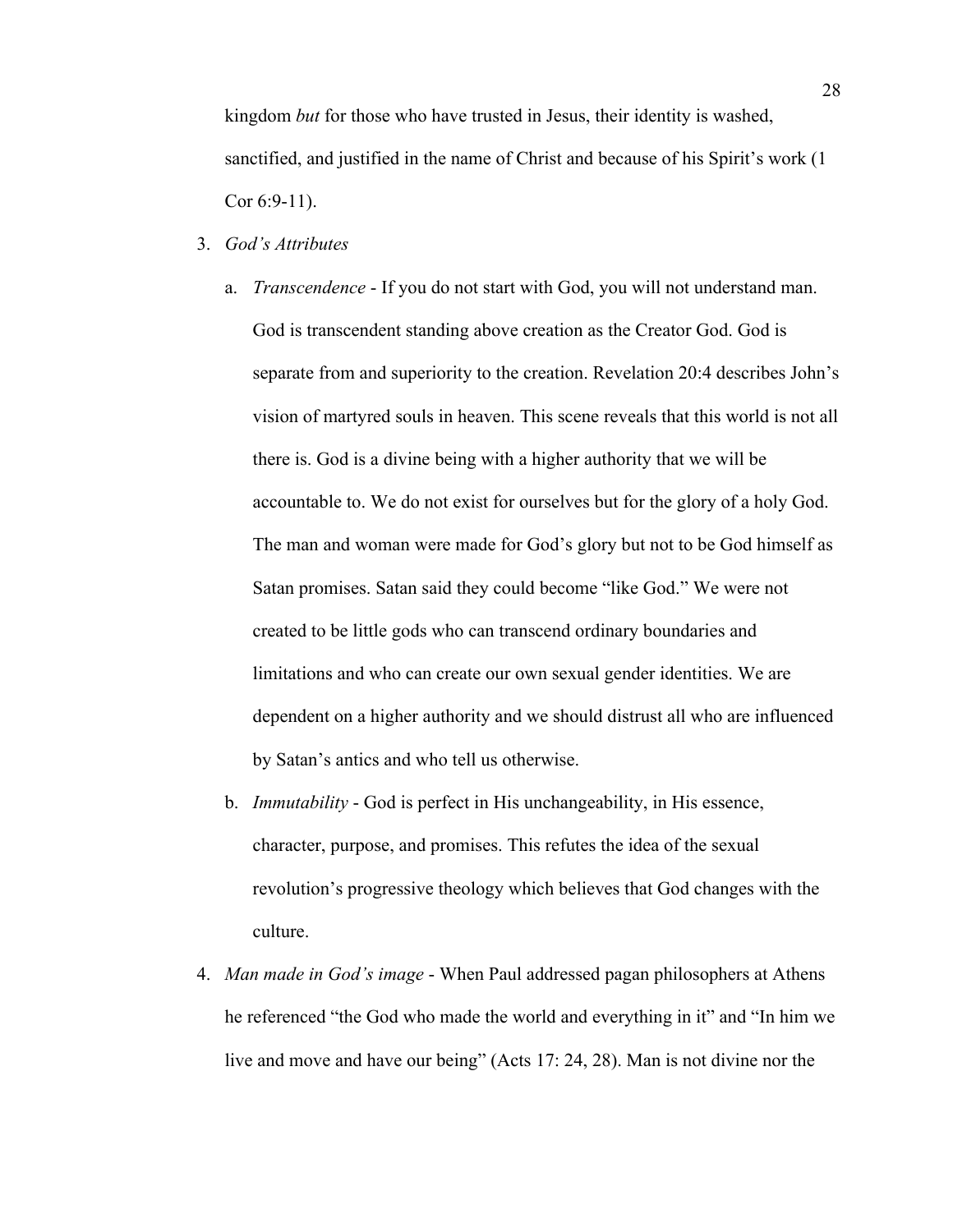highest being in existence. We are obligated to submit to God understanding that our actions have consequences with God (Eccles 11:9). God then breathed life into the body He made (Gen 2:7). Of all the creation, only man receives the breath of God. The fact that God created man as body and soul and declared it good means that Christians cannot adopt a gnostic vision of the material body as bad and the soul as good. $54$ 

- 5. *Suffering* Suffering is part of living in a fallen world. We struggle against sin and we struggle when others sin against us (Rom 8:16-17). Teens may experience intense loneliness, confusion, fear, and even despair with something that seems to them to be a part of who they are. 1Peter 2:11 describes the internal war that the lusts of our flesh wage. The Christian life is difficult but Jesus will, by his Spirit, make us increasingly more like Him (1Thess 5:23-24; Phil 1:6). They can take courage knowing they belong to Christ and their flesh has been crucified along with its passions and desires (Gal 5:16-25). Those who have been sinned against can depend on God to give them what they need to supplement their faith with godliness, brotherly affection, and love toward their offender (2 Pet 1:3-7). By doing this they will be an effective witness for Christ and fruitful in their walk (2 Pet 1:8). Their joy will come through dependence on and obedience to God's Word.
- 6. *Sexuality* God's plan for sex between one man and one woman within a marriage covenant is very good (Gen 2:24). This comes to fruition and fulfillment in Ephesians 5:31-32 when a young man leaves his father and mother and holds

<sup>54</sup> Strachan, *Reenchanting Humanity*, 23.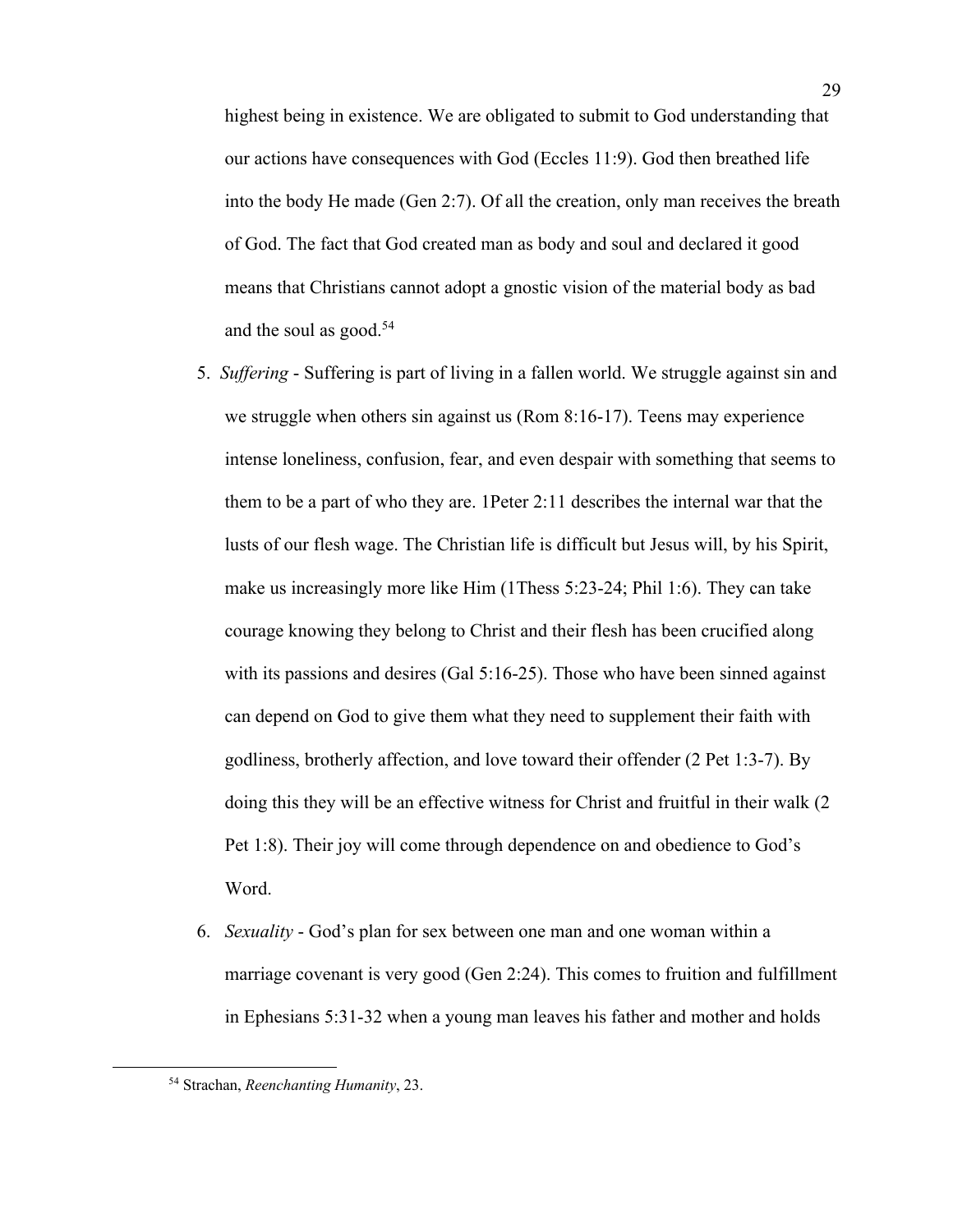fast to one wife and the two become one flesh. The union and permanence of marriage is a mystery which reflects Christ and His church. Sexuality is a signpost pointing to the final marriage supper that signifies the churches betrothal to Christ (Rev 19:6-9). Within the LGBT lifestyle, sex is severed from a male and female sacred union, God is not recognized or thanked, and they are given over to sexual perversions (Rom 1:28-32).

- 7*. A Seared Conscience -* When a conscience loses its moral sensitivity, it can become what the Apostle Paul called a "seared conscience" (1 Tim. 4:2). If a person becomes caught up in a sinful practice, they can become desensitized to their ongoing sin, and the conscience no longer alerts them to guilt. Guilt is what alerts us to sin. With repentance we can have a clear conscience knowing that we have done what our conscience has told us to do  $(1Tim 1:19; 1Cor 4:4)$ . Teens must stay away from teaching that tells them to embrace their chosen lifestyle and identity and to actively pursue it.
- 8. *The Heart -* Emotions are natural but we are fallen people in a fallen world with fallen bodies. Teens will have distorted or weird feelings. Friendships can be holy and enjoyed once sexual possibility and intention are removed through repentance and faith toward God. The desire for sinful sex can never be the foundation for holy friendships. A teenager needs to know that God's Word stands over them and instructs their feelings.
- 9. *Desires* The teen needs to be taught that the desire itself is sinful if the object we desire is sinful (James 1:14-15) and even good desires can become sinful desires if they rule us. It is always sinful to desire something that God forbids (Matt 5:27-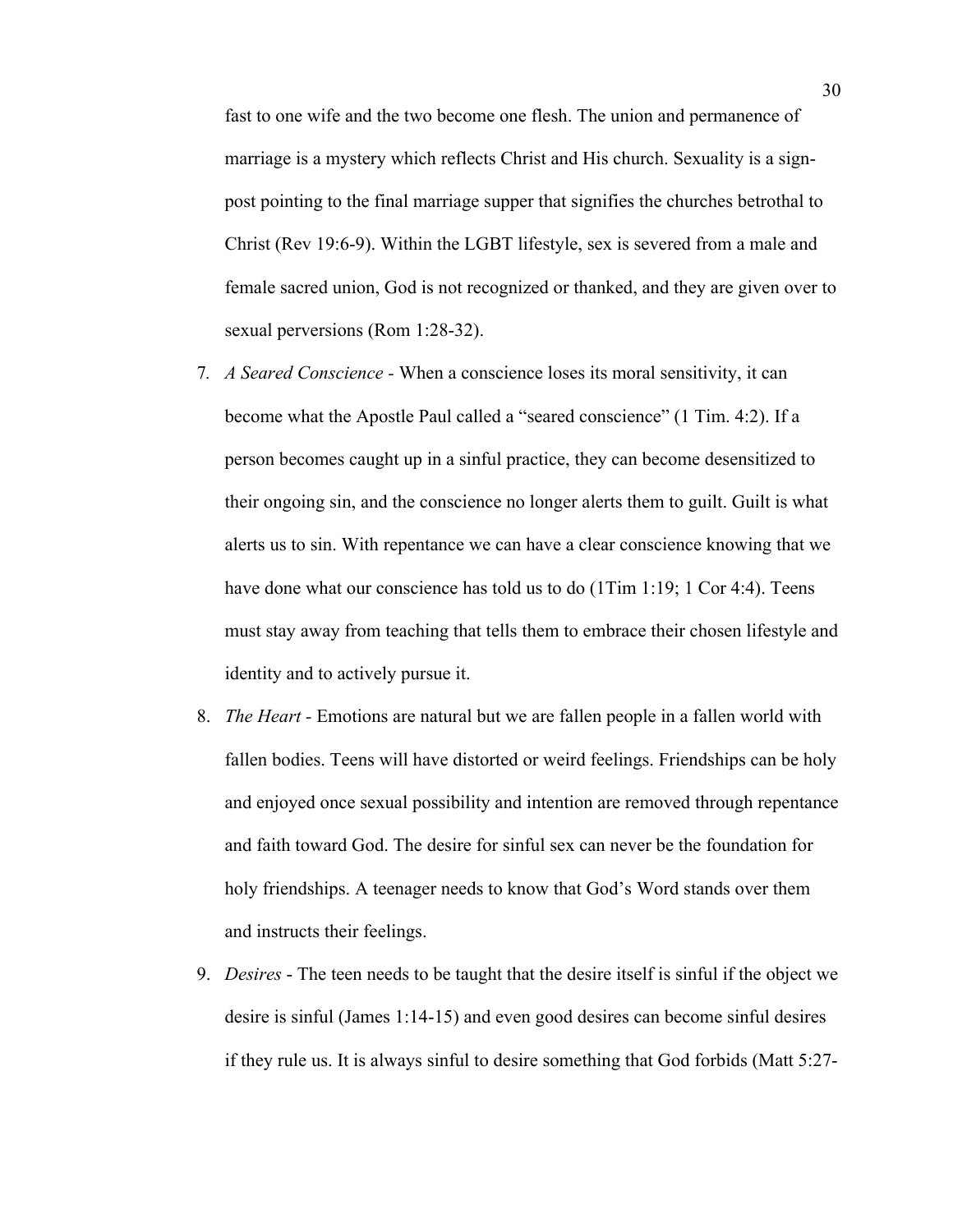28). Even if the desire is good, it can be corrupted when it arises from a selfcentered heart. Good desires can easily become sinful desires if they rule us. The condition of the heart determines the condition of our desires.<sup>55</sup> Some intense desires that can become distorted are: desires for companionship, validation, affection, belonging, meaning, purpose, identity or relief. These non-sexual desires can lead to sexual fruit and behavior.

- 10. *The Mind -* The differences between a sincere, Spirit-controlled, devoted, godly, obedient Christian and a defeated, weak, struggling Christian is what takes place in the mind.56 The teen must offer himself completely to the Lord and not allow his mind to be conformed to the world but be transformed by renewing it to what is true and right (Rom 12:1-2).
- D. The Big Picture
	- 1. *Total Depravity* We are not inherently righteous. In fact, we are totally depraved. Our minds, hearts, souls, bodies, and entire beings are oriented toward wickedness. All are guilty before God (Rom 1:18-2:17; 3:10-17). Though we are still made in the image of God and are valuable to God we have plunged into death, sin and evil.
	- 2. *Repentance* Repentance of sin at the level of desires and behavior is what is needed. Coming to God in repentance with a heart of faith toward God is the solution for a guilt-ridden heart. Once sin is confessed to God and to others the teen can then act in love toward God and toward others.

<sup>55</sup> Pinson, *Helping Students with Same-Sex Attraction: Guidance for Parents and Youth Leaders*, 8. <sup>56</sup> John MacArthur, *The Vanishing Conscience* (Nashville, TN: Nelson Books, 1995), 193.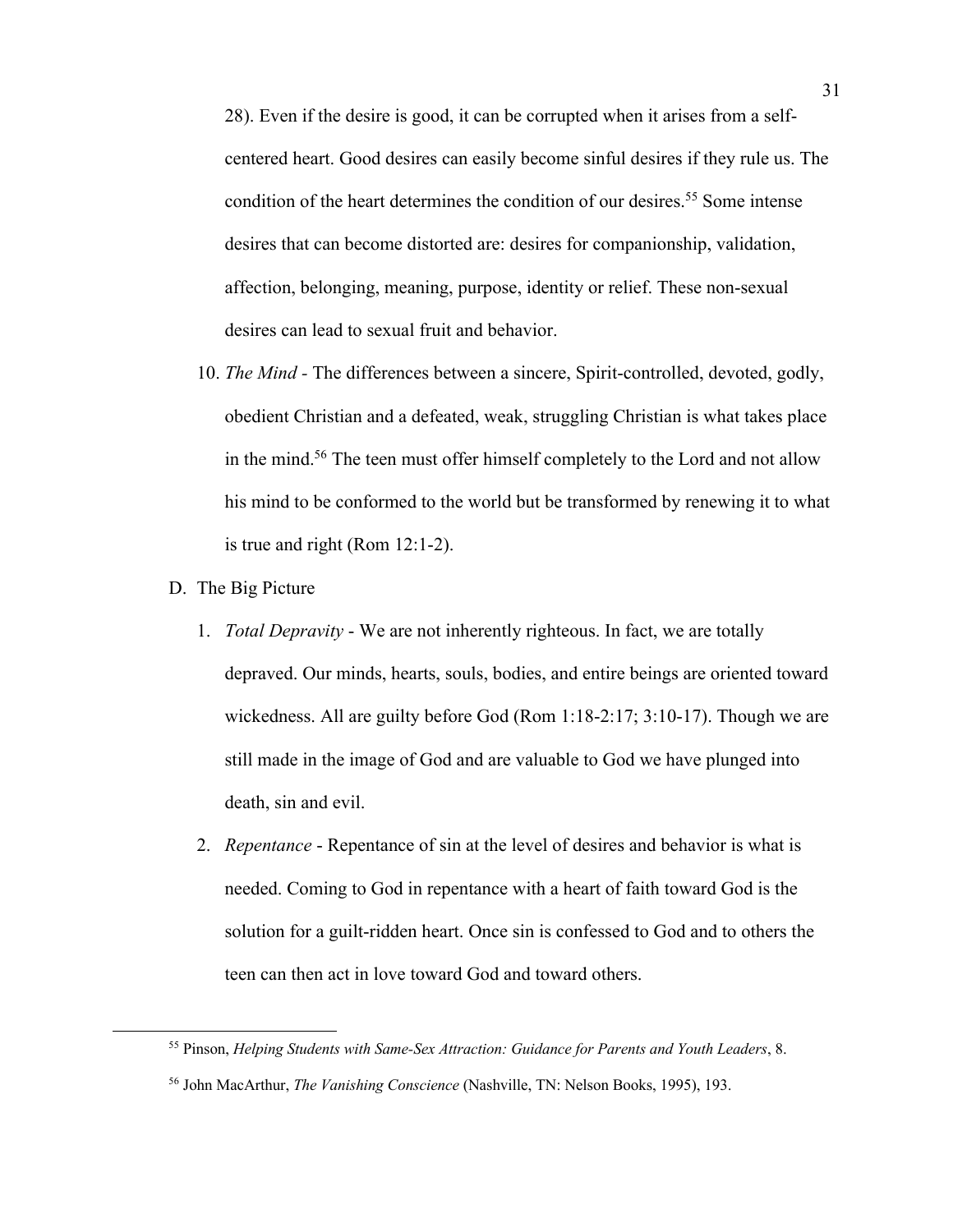- a. *A zealous repentance* should include turning off all social media for a period of time to meditate on Scripture and spend time in prayer.57 It also includes disassociating with anyone or anything that might pull him back into sinful habits.
- 3. *Put on Love and Thankfulness -* A teen must begin to love the Lord his God with all his heart, soul, and mind and his neighbor has himself. The pursuit of intentional godly love for others and thankfulness to God replaces covetous and consuming sexual desires. There are no guarantees in this world for any of us. If teens understand this, they can take the focus off of themselves and on to others that are hurting. The Big Picture Chart by Stuart and Zondra Scott is a helpful visual for this change process.
- F. Use stories
	- 1. Teens may believe that getting the sex they want will make them happy. There are stories that can be shared with them of those who have had what they thought would be good and they were miserable.<sup>58</sup> The regret is real when a teen is told that their transgender feelings are permanent but those feelings change after transitioning to the opposite sex.<sup>59</sup> Walt Heyer shares his story of sex change regret along with many other such stories on his website sexchangeregret.com.
- G. Involvement
	- 1. *Getting the Teen Involved -* Many younger evangelicals do not feel at home in the

<sup>57</sup> Erwin W. Lutzer, *The Church in Babylon: Heeding the Call to Be a Light in the Darkness* (Chicago: Moody Publishers, 2018), 261.

<sup>58</sup> Jacob Kindberg (Worcester, PA: Vision Video, 2014), DVD.

<sup>59</sup> Minnesota Family Council, "Parent Resource Guide: Responding to the Transgender Issue," 27.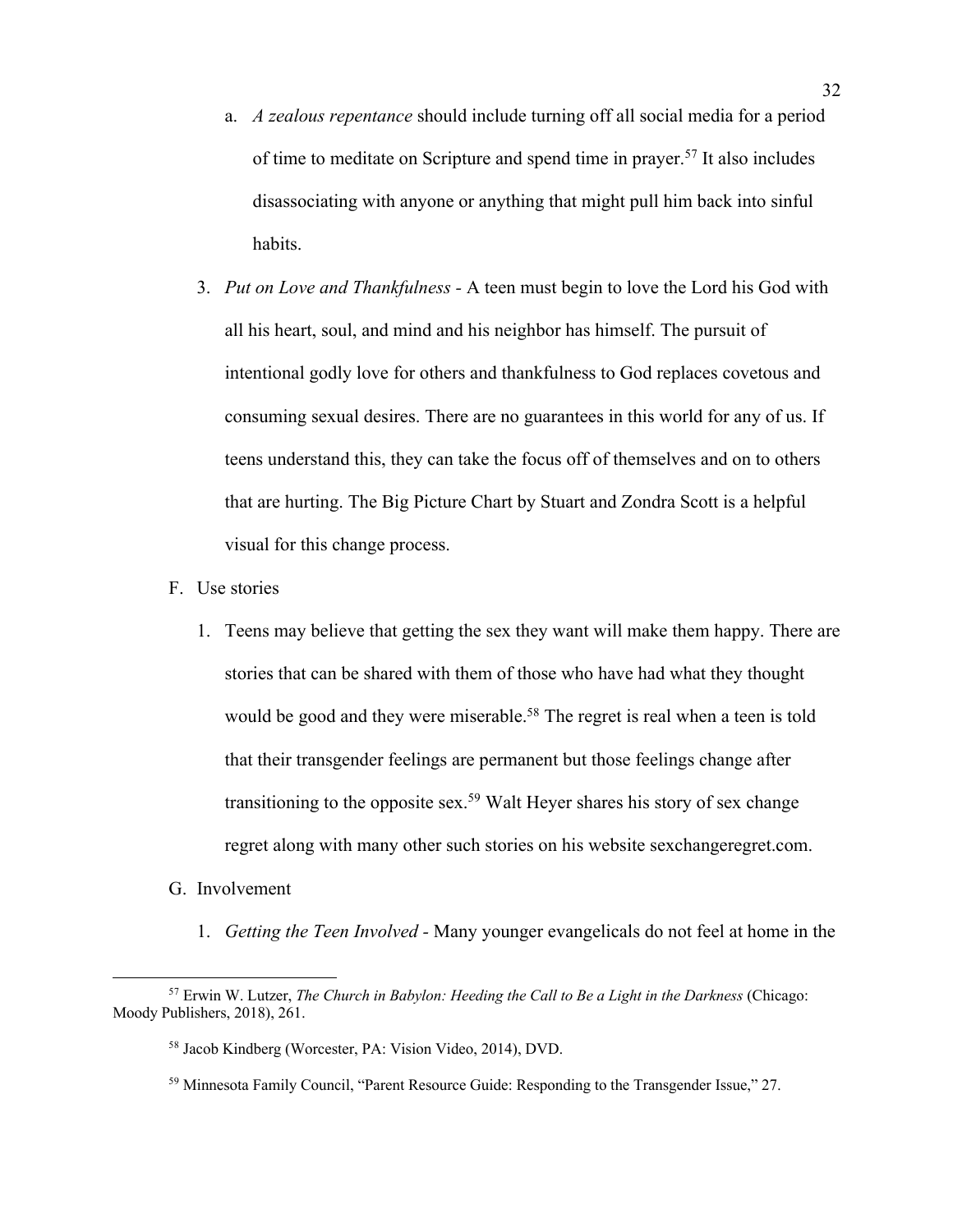church. They gravitate to groups where they can be personally involved in honest sharing, caring for the poor, and ongoing relationships. They are often more accepting of the marginalized and are uncomfortable being told what to believe but are committed to finding a faith that is right for them.<sup>60</sup> Often times a teen has fallen away from the good influences of the church and godly relationships. Teens will find encouragement and joy as they begin to regularly worship God corporately and privately. The means of grace given by God to glorify God, such as Bible reading, prayer, practicing the ordinances, and church attendance are habits that can produce the joy many teens are looking for. 61

2. *Getting the Parent Involved* - The teen needs to disclose to his parents his issues and the counselor can help with this communication. Some parents may totally lose their orthodoxy to support their child's so called "happiness" in their sinful lifestyle choice. Other's may have trouble loving their teens. Either way a parent must be guided to love God supremely. Parents need to learn sexual ethics to teach their children. Children will encounter sexual deviancies and they need a framework to put their experiences in. Parents who are confused about what they are hearing concerning gender identity and transgenderism can refer to the national organization of American College of Pediatricians. This organization tells us that "gender dysphoria resolves in the vast majority of adolescence." And the claim that GD is innate "is founded upon an unscientific ideology and lacks an evidence base."<sup>62</sup> They

<sup>60</sup> Lutzer, *The Church in Babylon: Heeding the Call to Be a Light in the Darkness*, 203-205.

<sup>61</sup> Greg E Gifford, *Heart and Habits: How We Change for Good* (Wheaton: Crossway, 2021), 67-74.

<sup>62</sup> "American College of Pediatricians," *Gender Confusion and Transgender Identity*, 2020, accessed April 19, 2022, https://acpeds.org/topics/sexuality-issues-of-youth/gender-confusion-and-transgender-identity.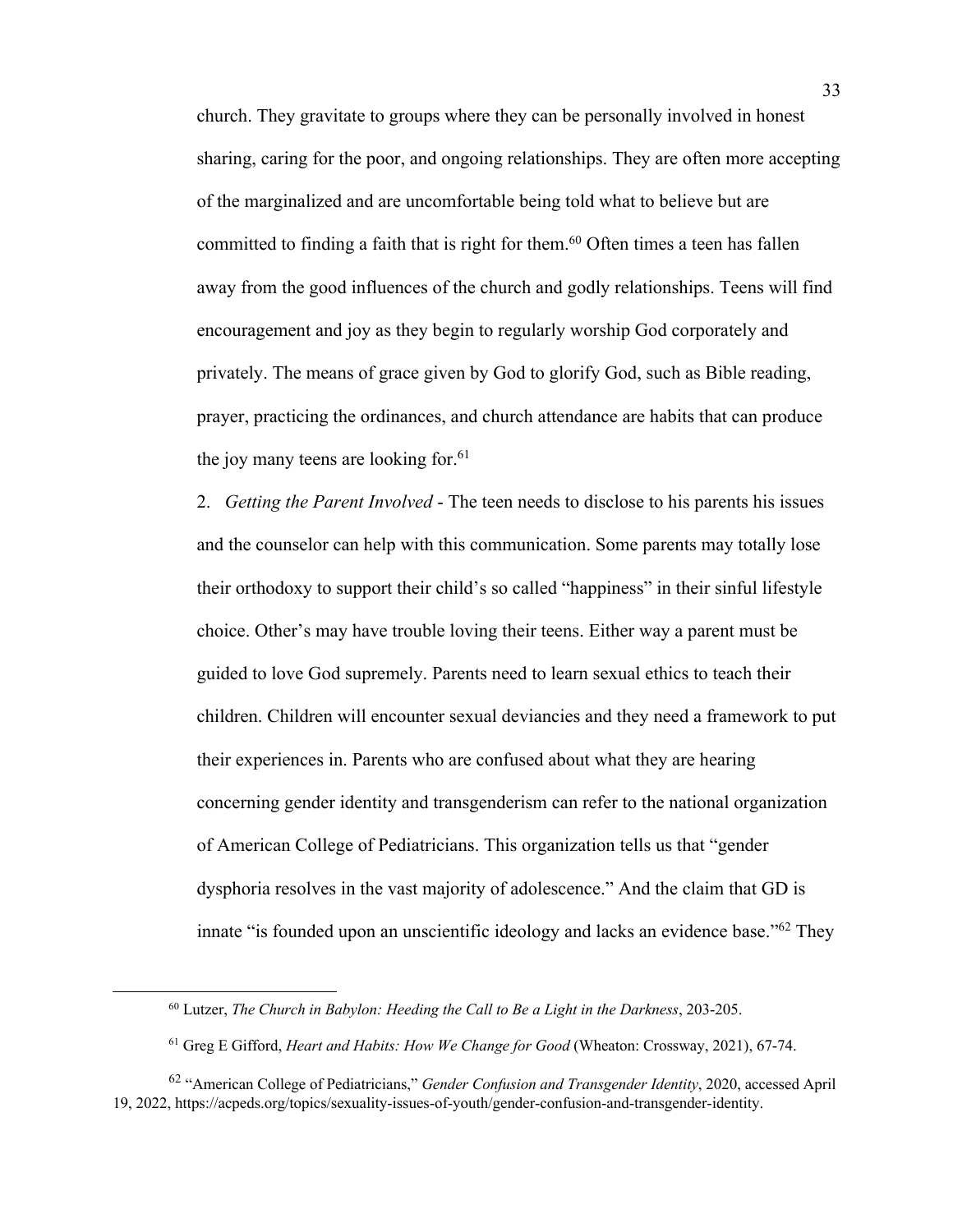give parents resources to clarify matters such as these.

#### VII. Conclusion

Christian teens are immersed in a secular society which is trying to squeeze them into its mold. A biblical counselor, parent, or friend can guide a sexual or gender confused teen away from the lies and to the truth. There will be freedom when God, and not man, is at the center of a teens heart. A Christian teen who embraces God's plan for their assigned gender and sexuality can comfort and love others who are truly not happy with what the world has to offer. Even as they may continue to struggle; they can begin to comfort others with the comfort they will continue to receive from God Himself.

- A. The counselor should exhibit a lifestyle and a faith that is attractive to the teen and points them to hope in Christ. Counseling will happen over an extended period of time requireing transparency, courage, and perseverance.
- B. Becoming familiar with the teen's personal experience will give the knowledge needed in directing toward what they believe about God, the Scriptures, or themselves that is not true. Listening to their story may reveal a history that may have contributed to their faulty thinking.
- C. The teen may be saved but has adopted a spirituality that is Christless. A true salvation involves understanding personal sin, repentance and faith. Salvation should be revisited throughout the counseling sessions.
- D. A teen who has the correct knowledge of Biblical authority given by God, His transcendence, knowability, immutability, the sufficiency of Scripture, along with a sexual ethic founded in the authority of Scripture will have the foundation needed to give them answers and hope.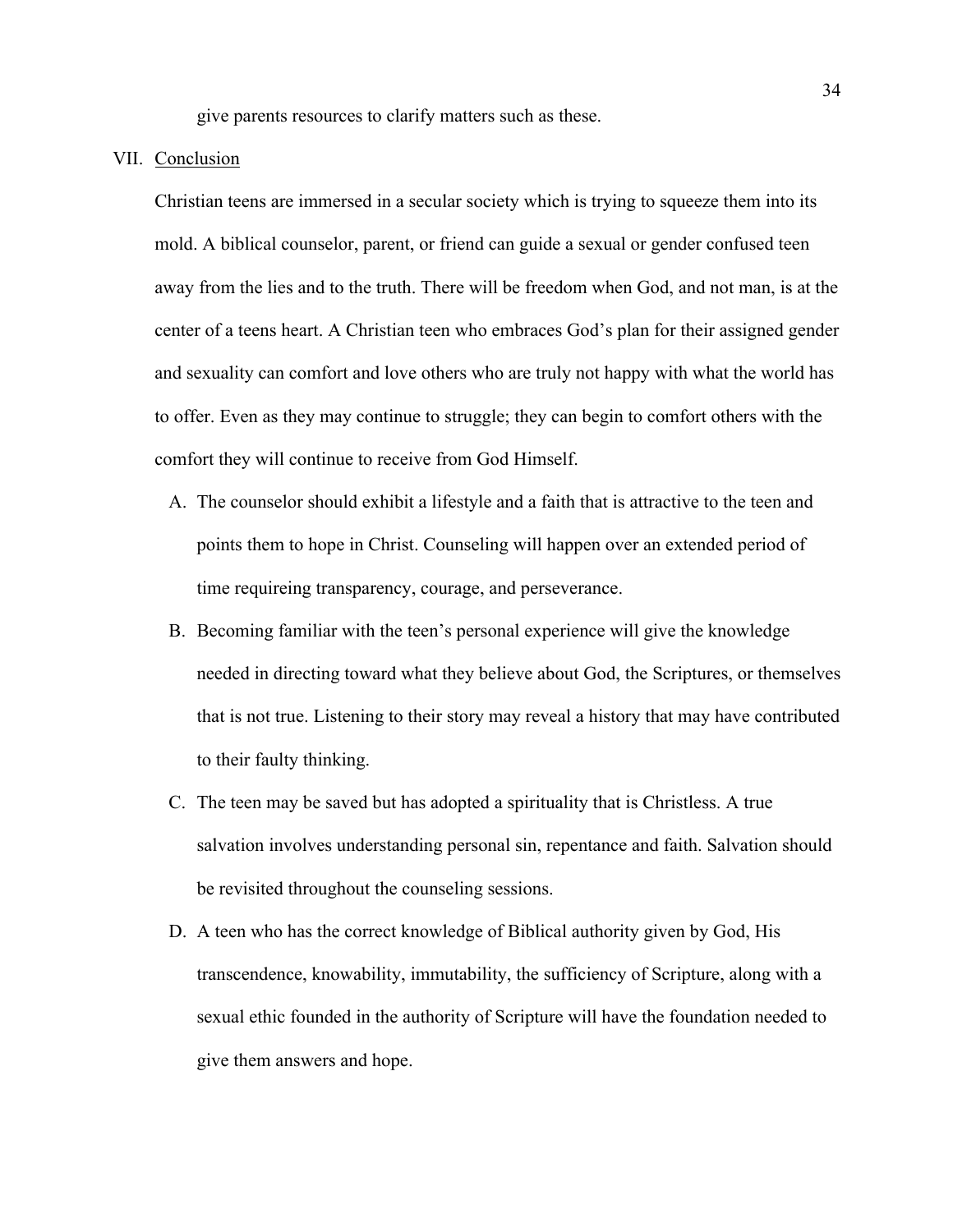- E. Our distorted desires and passions are part of living in a fallen world. Our hearts are corrupted. We will always struggle with our sinful flesh but with a repentant heart, the Spirit's help, and proper application of God's Word the teen will sin less and less and grow more into Christ's likeness.
- F. Hope and faith increase as one becomes thankful to God for the change He produces.
- G. Whether someone has struggled with same-sex attraction for years or if someone has recently decided to experiment with homosexuality or is beginning to question their gender, the solution is the same. Hope does not come from the world's ideas, how we feel, or conforming to what other's think. Hope and change come through dependence on the one and only God. God's sufficient Word reveals truth about Himself, about being male and female and His Word endures forever.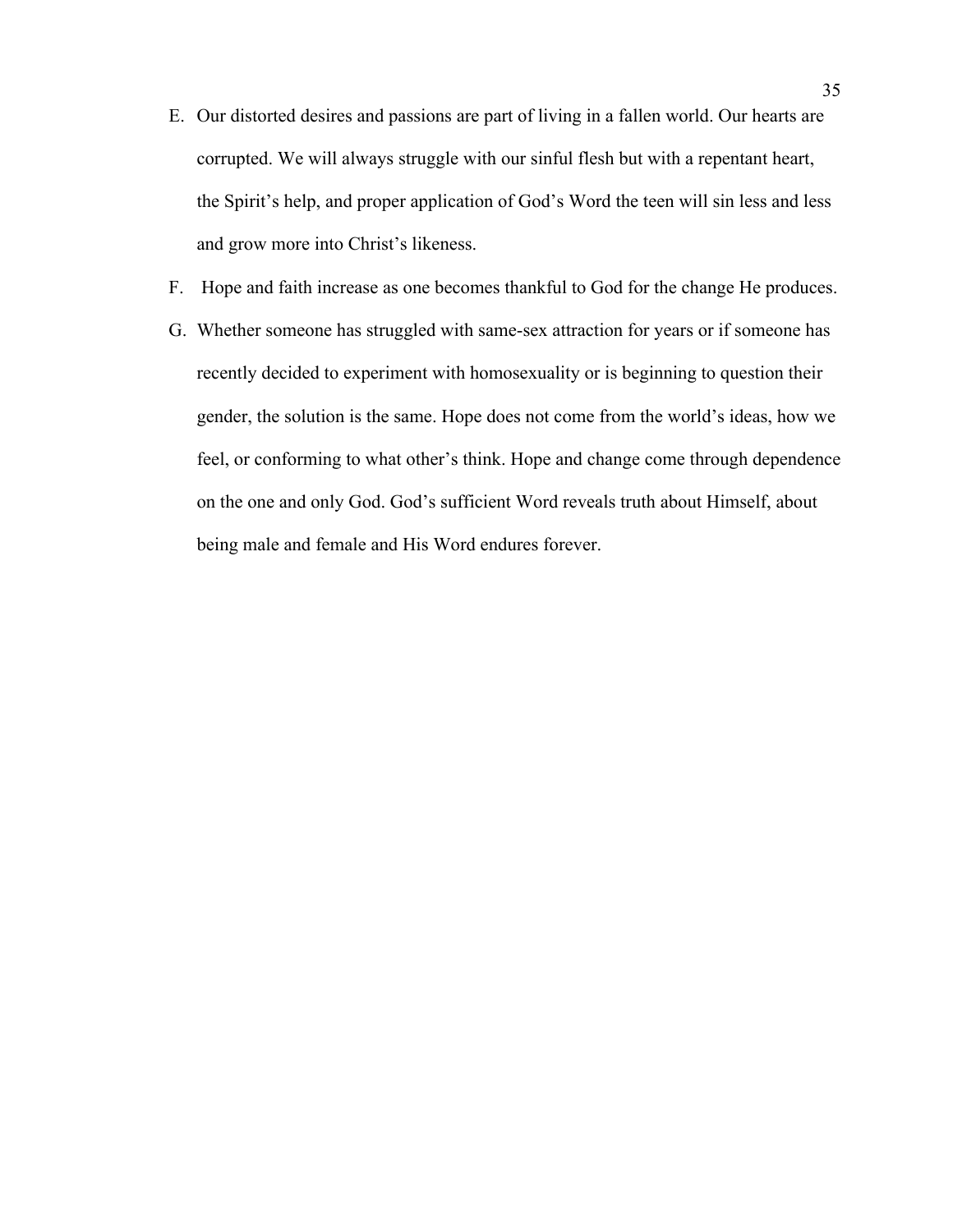# **Bibliography**

- Aggarwal, Sanjay. "Exploring a Dutch Paradox: An Ethnographic Investigation of Gay Men's Mental Health." *National Library of Medicine*, November 18, 2013. https://pubmed.ncbi.nlm.nih.gov/24236852/.
- Burk, Denny, and Heath Lambert. *Transforming Homosexuality: What the Bible Says About Sexual Orientation and Change*. Phillipsburg: P&R Publishing, 2015.
- City of West Lafayette Indiana. "Ordinace 31-21 in West Lafayette, Indiana," n.d.
- DeYoung, Kevin. *What Does the Bible Really Teach About Homosexuality?* Wheaton: Crossway, 2015.
- Gallup. *LGBT Identification in U.S. Ticks Up to 7.1%*, February 17, 2022. https://news.gallup.com/poll/389792/lgbt-identification-ticks-up.aspx.
- Gifford, Greg E. *Heart and Habits: How We Change for Good*. Wheaton: Crossway, 2021.
- Grudem, Wayne A. *Systematic Theology: An Introduction to Biblical Doctrine*. Leicester, England : Grand Rapid: Inter-Varsity Press ; Zondervan Pub. House, 1994.
- Heyer, Walt. "Take Back Your Life. Others Have. You Can Too.," 2021. https://sexchangeregret.com/.
- Jones, Peter. *Whose Rainbow: God's Gift of Sexuality: A Divine Calling*. Grimsby, ON: Ezra Press, 2020.
- Jones, Robert D, Kristin L Kellen, and Rob Green. *The Gospel For Disordered Lives: An Introduction to Christ-Centered Biblical Counseling*. Nashville: B & H Academic, 2021.
- Kindberg, Jacob. Worcester, PA: Vision Video, 2014.
- Lambert, Heath. "What's Wrong with Reparative Therapy?," November 16, 2014. https://biblicalcounseling.com/resource-library/articles/whats-wrong-with-reparativetherapy/.
- Lutzer, Erwin W. *The Church in Babylon: Heeding the Call to Be a Light in the Darkness*. Chicago: Moody Publishers, 2018.
- MacArthur, John. *The Vanishing Conscience*. Nashville, TN: Nelson Books, 1995.
- MacArthur, John, and Richard Mayhue. *Biblical Doctrine: A Systematic Summary of Bible Truth*. Wheaton, IL: Crossway, 2017.
- Marvin, Robert. "AMA Journal of Ethics." Proposed DSM-5 Revisions to Sexual and Gender Identity Disorder Criteria (August 2010).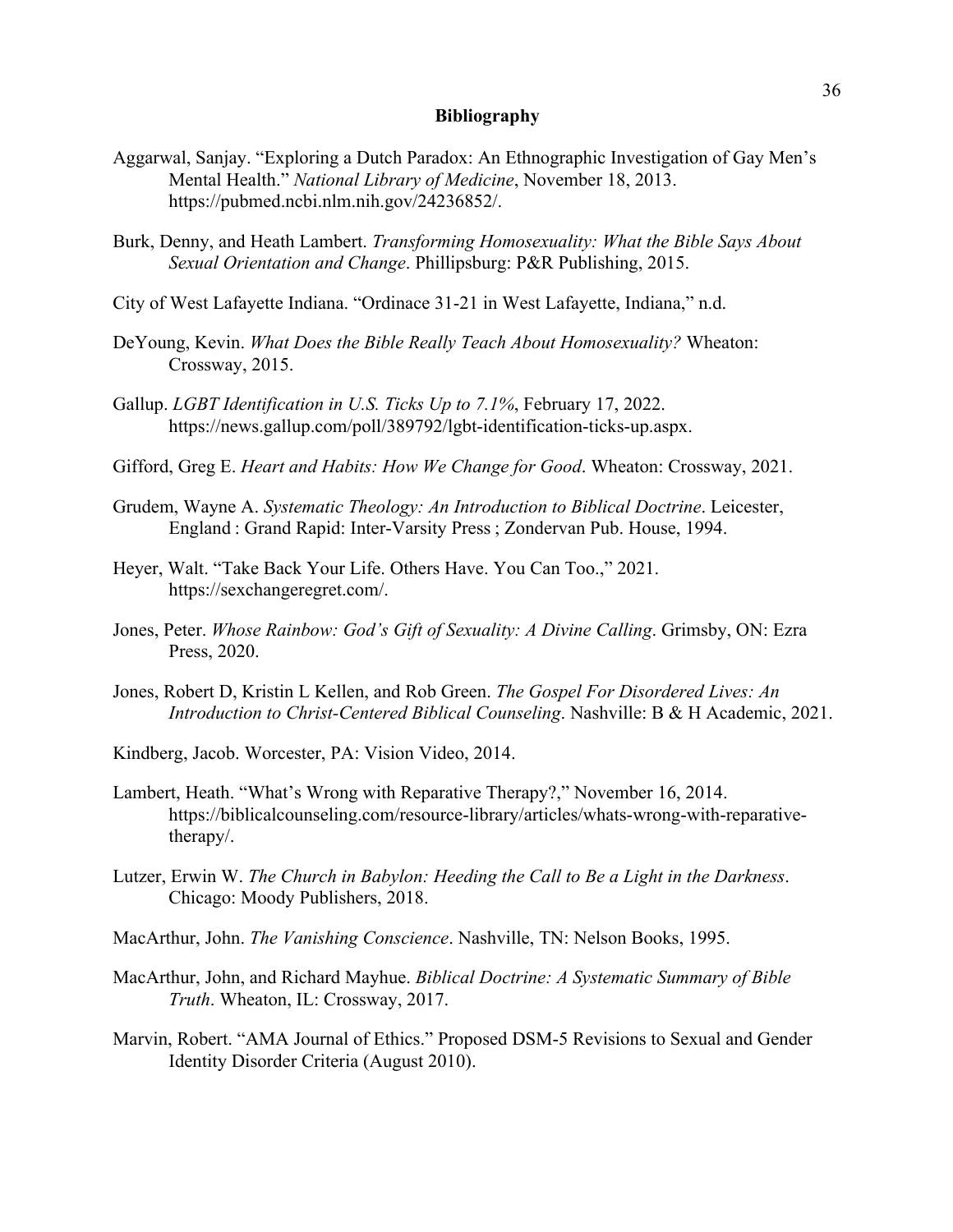Minnesota Family Council. "Parent Resource Guide: Responding to the Transgender Issue," 2019. www.GenderResourseGuide.com.

Mohler, Albert R. *The Briefing*, 2022.

- Naselli, Andrew David, and J. D. (James Dale) Crowley. *Conscience: What It Is, How to Train It, and Loving Those Who Differ*. Wheaton, Illinois: Crossway, 2016.
- Pinson, Cooper. *Helping Students with Same-Sex Attraction: Guidance for Parents and Youth Leaders*. Greensboro: New Growth Press, 2017.
- Sato, Joshua. *Indiana's Religious Freedom Restoration Act Sparks Controversy*. American Bar Association, n.d. https://www.americanbar.org/groups/litigation/committees/minoritytrial-lawyer/practice/2015/indianas-religious-freedom-restoration-act-sparkscontroversy/.
- Sprigg, Peter. *Evidence Shows Sexual Orientation Can Change: Debunking the Myth of "Immutability."* Family Research Council, March 2019.
- Strachan, Owen. *Reenchanting Humanity: A Theology of Mankind*. USA: Christian Focus Publications, 2019.
- Trueman, Carl R. *The Rise and Triumph of the Modern Self: Cultural Amnesia, Expressive Individualism, and the Road to Sexual Revolution*. Wheaton, Illinois: Crossway, 2020.
- Vines, Matthew. *God and the Gay Christian: The Biblical Case in Support of Same-Sex Relationships*. First Trade Paperback Edition. New York: Convergent Books, 2015.
- Welch, Edward T. *Homosexuality: Speaking the Truth in Love*. Phillipsburg, N.J.: P & R Publishing, 2000.
- Yarhouse, Mark A. *Understanding Gender Dysphoria: Navigating Transgender Issues in a Changing Culture*. Downers Grove: IVP Academic, an imprint of InterVarsity Press, 2015.
- "American College of Pediatricians." *Gender Confusion and Transgender Identity*, 2020. Accessed April 19, 2022. https://acpeds.org/topics/sexuality-issues-of-youth/genderconfusion-and-transgender-identity.
- "BB Boundless for Washington." *Gender-Affirming Care*, n.d. https://wellbeing.uw.edu/genderaffirming-care/.
- "Safe and Supportive Schools Project." *American Psychological Association* (2014). https://www.apa.org/pi/lgbt/programs/safe-supportive.
- "Tips for Supporting Your Child." *Strong Family Alliance* (2009). https://www.strongfamilyalliance.org/parent-guide/helping-your-child/tips-forsupporting-your-child/.